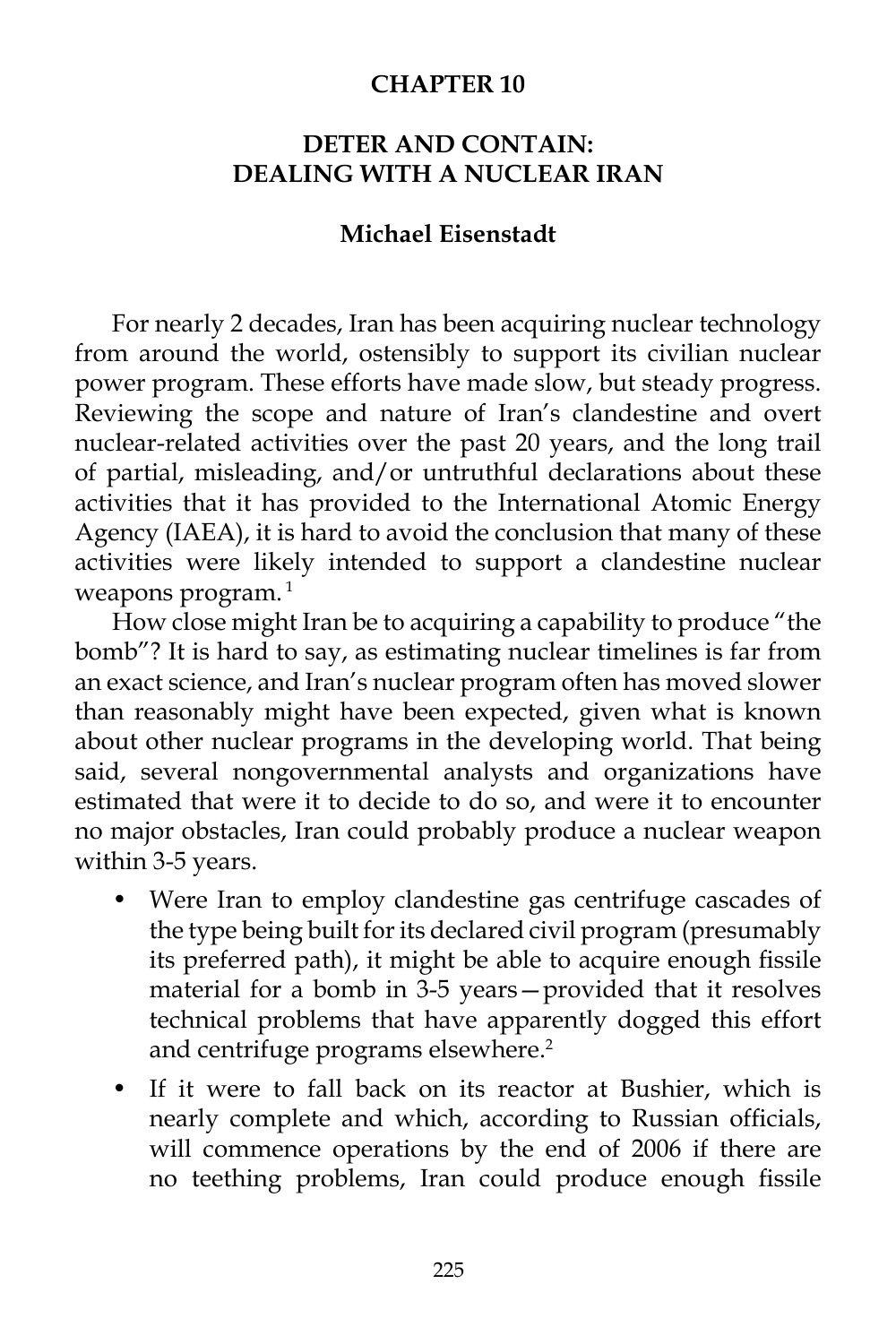material for its first bomb within 2-3 years of start-up. To do so, however, it would have to be willing to openly violate its Nuclear Nonproliferation Treaty (NPT) obligations by diverting safeguarded spent fuel, or to withdraw from the NPT before taking this step.<sup>3</sup>

 • If Iran were to secretly obtain fissile material from abroad (i.e., North Korea or Pakistan), it could conceivably build a device or weapon within a year—assuming it possessed plans for a viable design and the necessary special materials and components needed to build a bomb.

 By contrast, according to public statements by U.S. intelligence officials and news reports summarizing authoritative U.S. and Israeli intelligence assessments, Iran could have a nuclear weapon by early to mid-next decade—that is, within 5-10 years. 4

 In any case, due to uncertainty about the Islamic Republic's actual nuclear status (as a result of enduring concerns about the possible existence of a clandestine weapons program), Iran increasingly is likely to be perceived as a nuclear capable or *de facto* nuclear weapons state in the coming years. Accordingly, some of its neighbors, and some members of the international community, are likely to start treating Iran with the deference generally reserved for nuclear weapons states.

 For this reason, U.S. policymakers and military planners can be expected to devote more attention to the special challenges of deterring and containing a nuclear Iran that derive from the nature of the Islamic Republic, regional political realities, and Iran's support for and involvement in terrorism.

## **DETERRING THE "MARTYRDOM-SEEKING NATION"**

 Because Shi'i religious doctrine exalts the suffering and martyrdom of the faithful, and because religion plays a central role in the official ideology of the Islamic Republic, Iran is sometimes portrayed as an "undeterrable" state driven by the absolute imperatives of religion, rather than by the pragmatic concerns of statecraft. This impression has been reinforced by Iran's use of costly human-wave attacks during the Iran-Iraq War, its prolongation of the war with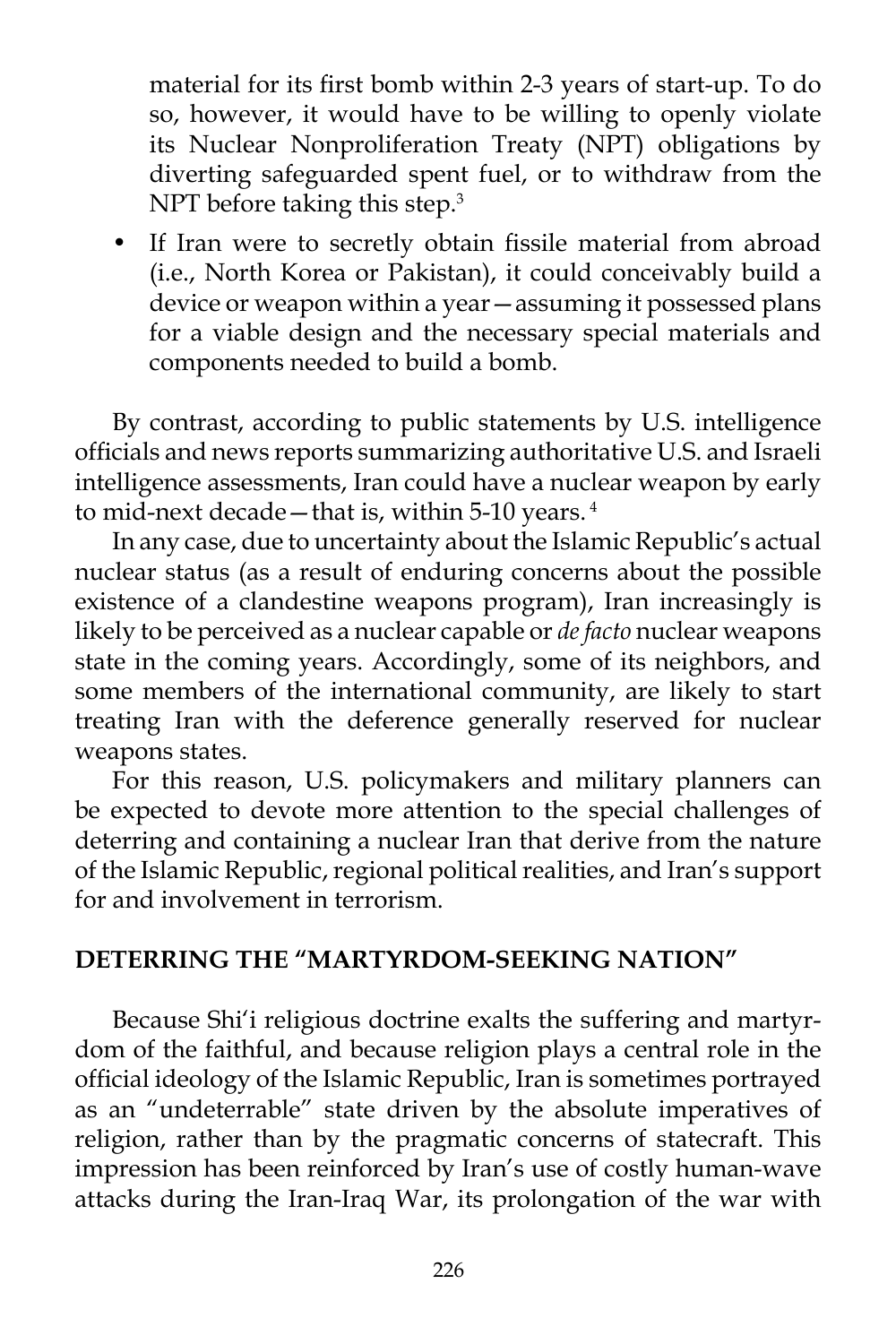Iraq due to its single-minded pursuit of the overthrow of Saddam Hussein, and its support for groups such as the Lebanese Hizballah and the Palestinian Islamic Jihad, that have pioneered the tactic of the suicide bombing.<sup>5</sup>

## **Is Iran "Undeterrable"?**

 Iranian officials frequently have sought to cultivate and play on this image of Iran abroad as a fanatical, indefatigable foe, whose soldiers seek martyrdom, and whose society is willing and able to absorb heavy punishment, in order to bolster the country's deterrent capability. Thus, according to Iran's former Army chief of staff, Major General 'Ali Shahbazi, though

. . . the United States or some country incited by it may be able to begin a military conflict . . . it will not be strong enough to end it. This is because only Muslims believe that "whether we kill or are killed, we are the victors." Others do not think this way. 6

 The perception, however, of Iran as an irrational, undeterrable state with a high pain threshold is both anachronistic and wrong. Within the context of a relatively activist foreign policy, Iranian decisionmakers have generally sought to minimize risk by shunning direct confrontation and by acting through surrogates (such as the Lebanese Hizballah) or by means of stealth (Iranian small boat and mine operations against shipping in the Gulf during the Iran-Iraq War) in order to preserve deniability and create ambiguity about their intentions. Such behavior is evidence of an ability to engage in rational calculation and to accurately assess power relationships.

 Moreover, despite the frequent resort to religious imagery in speeches and interviews, Iranian officials often employ the language of deterrence as it is spoken and understood in the West when discussing the country's national security strategy. Thus, shortly after the *Shehab-3* missile test launch in July 1998, Defense Minister Ali Shamkhani explained that to bolster Iran's deterrent capability "we have prepared ourselves to absorb the first strike so that it inflicts the least damage on us. We have, however, prepared a second strike which can decisively avenge the first one, while preventing a third strike against us."7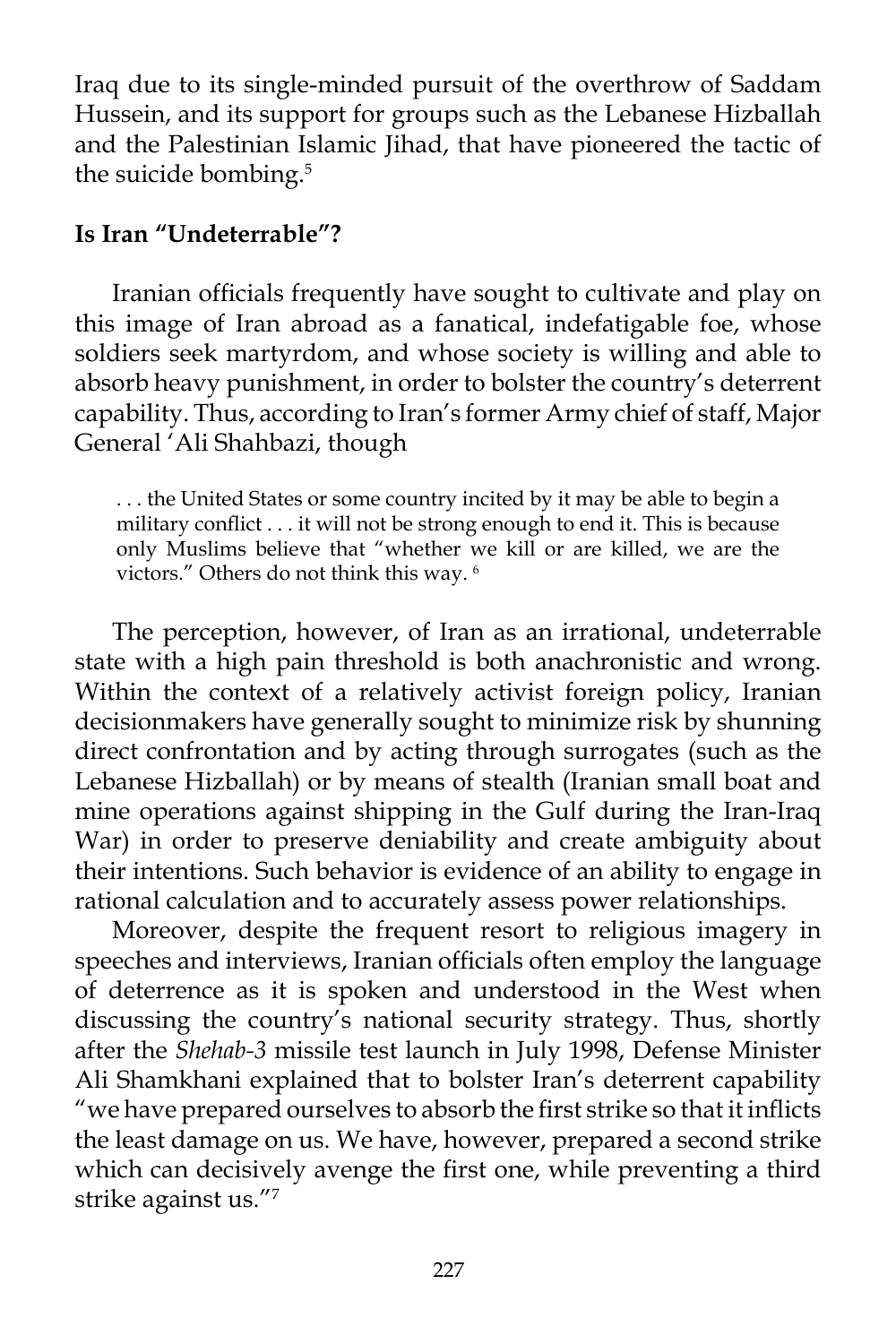Tehran's conduct during the later stages of the Iran-Iraq War demonstrated that Iran is not insensitive to costs. It is possible to argue that in the heady, optimistic, early days of the revolution from the early-to-mid 1980s—Iran, as a society, had a relatively high threshold for pain. During the early years of the war, Tehran was willing to endure hardships, make great sacrifices, and incur heavy losses in support of the war effort—eschewing the opportunity for a cease-fire in 1982 to pursue the overthrow of the Ba'th regime in Baghdad and the export of the revolution. But as the war with Iran dragged on, popular support for it had waned: the population was demoralized and wearied by years of inconclusive fighting, making it increasingly difficult to attract volunteers for the front. Many clerics had come to the conclusion that the war was unwinnable.<sup>8</sup> This was not, as Ayatollah Khomeini was fond of saying, "a nation of martyrs."

 Khomeini was probably the only figure with the charisma and moral authority to inspire the Iranian people to sustain the level of sacrifice required to continue the war for 8 years. The double blow embodied by the unsuccessful conclusion of the war in August 1988 and the death of Khomeini in June 1989 marked the end of the decade of revolutionary radicalism in Iranian politics. Years of revolutionary turmoil and the long, bloody war with Iraq made Iranians weary of political violence and war, and risk averse. With respect to its ability to absorb casualties and bear costs, Iran has since become a much more "normal" state.

 This has clearly been manifest in Iran's domestic and foreign policy behavior during the past decade and a half. Its cautious behavior during the 1991 uprising in Iraq, and the 1998 crisis with Afghanistan that followed the Taleban victory there, provides perhaps the best proof that Tehran is wary of stumbling into a costly quagmire for which there would be little or no public support. In both cases, it failed to intervene on behalf of endangered Shi'i communities. It will sooner compromise its Islamic ideological commitments and abandon endangered Shi'i communities to their enemies, rather than risk Iranian national interests by entering into foreign adventures.

 Such pragmatism is consistent with a basic principle of decisionmaking established by Khomeini shortly before his death. In a series of letters to then President 'Ali Khamene'i and the Council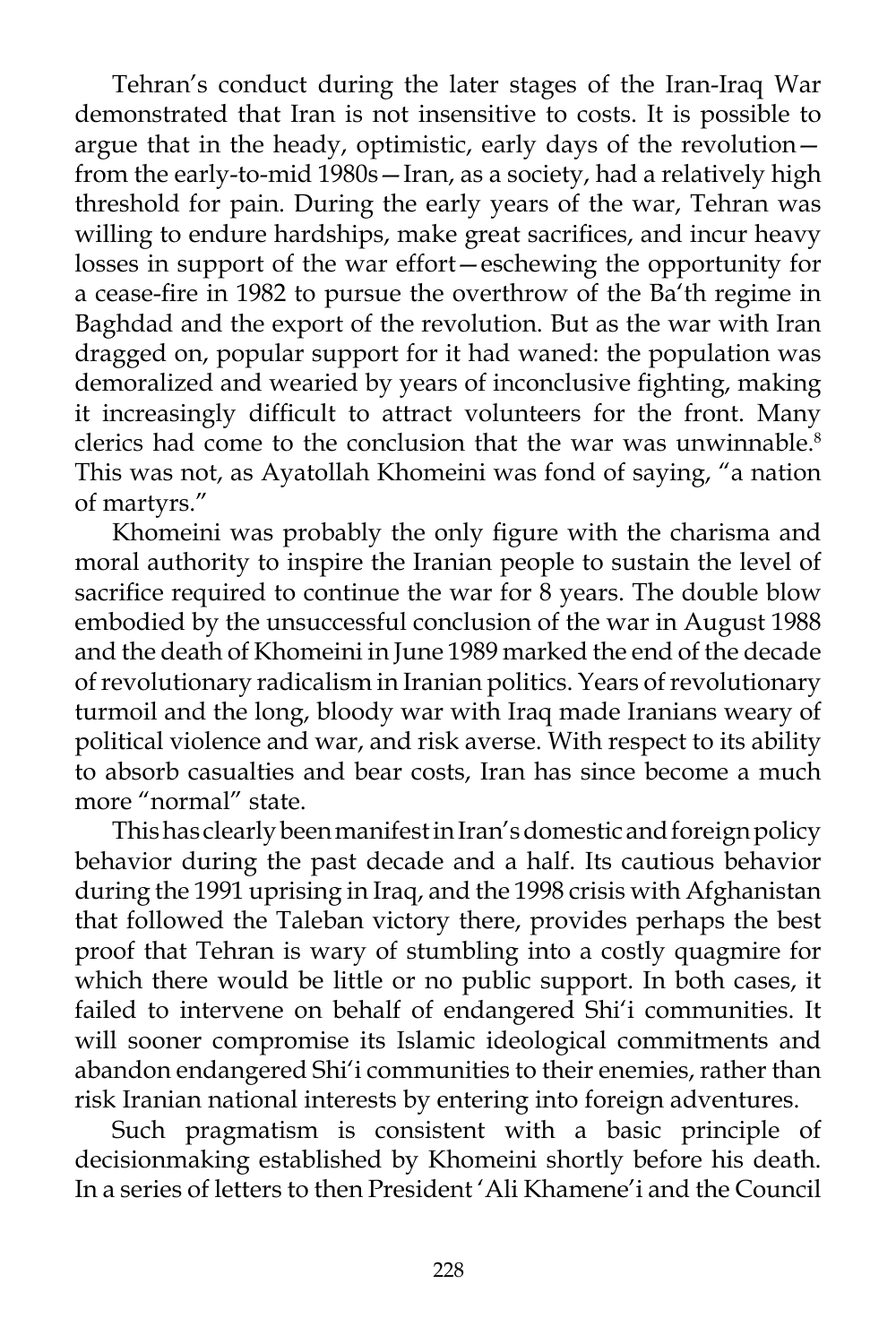of Guardians in December 1987 and January 1988, he affirmed the Islamic government's authority to destroy a mosque or suspend the observance of the five pillars of faith (the fundamentals of Muslim observance) if Iranian state interests so required. In so doing, he sanctioned the supremacy of state interest over both religion and the doctrine of the Revolution.<sup>9</sup> Ever since then, national interest has been the guiding principle of Iranian decisionmaking, whether with regard to social issues (such as birth control), the economy (foreign investment in the oil sector), or foreign and defense policy (restraint, since the early 1990s, in exporting the revolution). $10$ 

 This basic policy framework is unlikely to be altered by the emergence of a new generation of highly nationalistic politicians in the legislative and executive branches of the Iranian government, who count among their ranks many veterans of the security services, the Revolutionary Guard, and the Iran-Iraq War—as exemplified by Iran's new president, Mahmud Ahmadinejad. This is due, in large part, to the fact that those wielding real power in Iran consist largely of the same old familiar cast of "unelected" leaders: Supreme Leader 'Ali Khamene'i, Expediency Council Head 'Ali Akbar Hashemi Rafsanjani, Guardian Council head Ayatollah Ahmad Jannati, and others. The defiant, confrontational style of this new generation of assertive nationalist leaders (evident in Iran's recent handling of the diplomacy with representatives of the European Union regarding its nuclear program) is, however, liable to further aggravate tensions with the West, and could contribute to an Iranian miscalculation visà-vis the United States, Israel, or its more immediate neighbors.11

## **Challenges for Deterrence.**

 The main problem in deterring a nuclear Iran is not the putative "irrationality" of the regime or its high threshold for pain. Rather, it is: 1) the impact of political factionalism on the regime's behavior; 2) the possibility that a nuclear Iran might be more likely to engage in terrorism or military aggression, or seek an "eliminationist" solution to the Arab-Israeli conflict, and; 3) the effect of domestic instability on the security of Iran's nuclear stockpile and on the officials that control its nuclear arsenal. Each of these could complicate efforts to create a stable deterrent relationship with a nuclear Iran.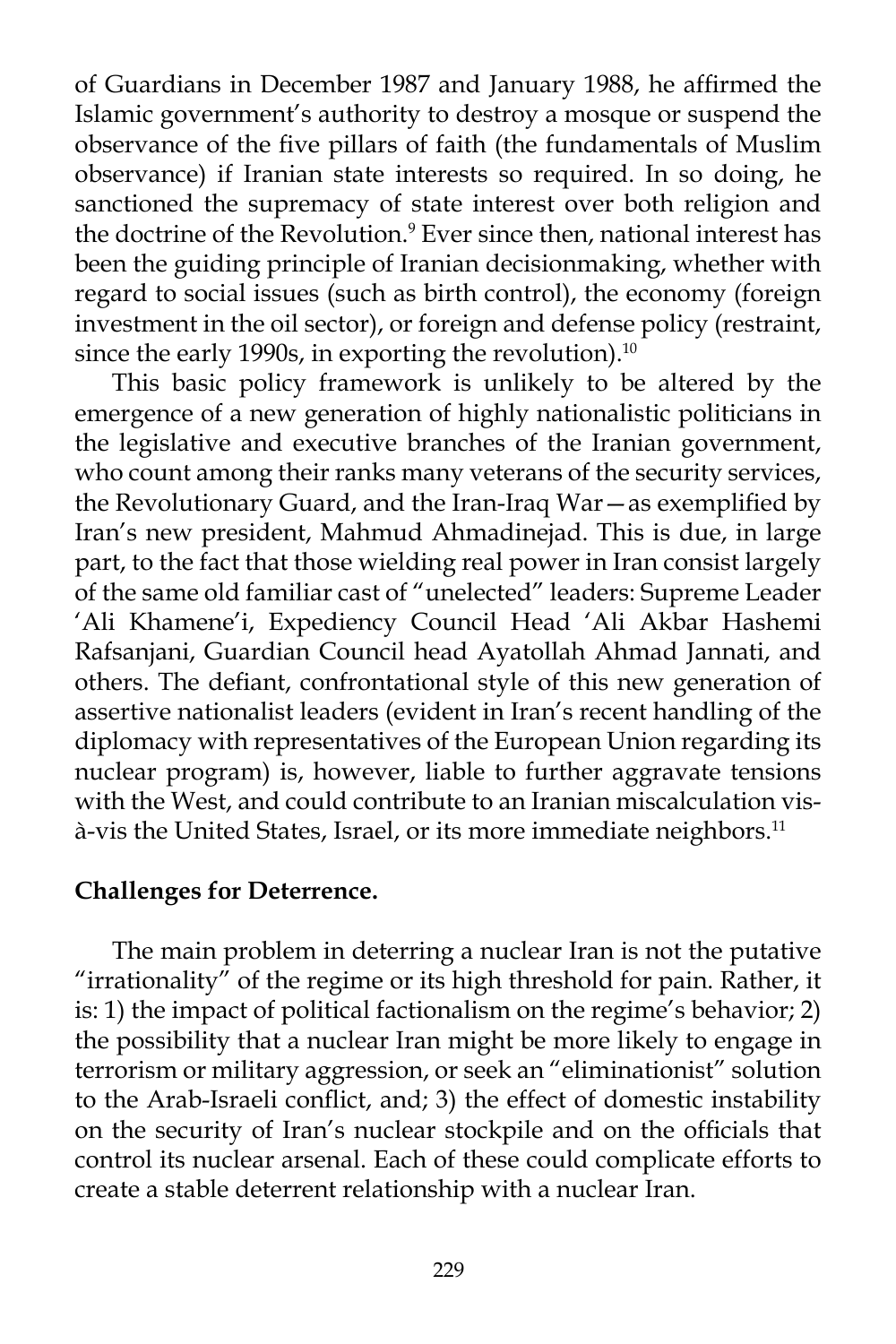*Political Factionalism.* Political factionalism has sometimes led to dramatic zig-zags in Iranian policy, as different personalities, factions or branches of the government worked at cross purposes, sought to subvert their rivals, or pressed the government to take actions inconsistent with its general policy line. Accordingly, Iranian policy has often been inconsistent and unpredictable. Such behavior would seriously complicate efforts to establish a stable deterrent relationship with a nuclear Iran.

 Recent examples of this tendency can be seen in Iranian policy toward Afghanistan and Iraq. According to U.S. officials, while Iranian diplomats played a constructive role at the Bonn Conference in December 2001 and the subsequent creation of an Afghan Interim Authority, members of the Revolutionary Guard *Qods* Force were working to undermine the authority of the nascent central government by arming and training the Afghan Shiite Sepah-e-Mohammad militia and cultivating the warlord Ismail Khan in Herat.<sup>12</sup> Likewise, in the wake of the U.S. invasion of Iraq, the Iranian government apparently encouraged Shi'i parties such as the Supreme Council for the Islamic Revolution in Iraq to cooperate with coalition forces and to participate in the U.S.-backed Iraq government, while supporting and arming groups engaged in attacks on Iraqi and coalition forces.13

 This tendency has even expressed itself in the economic domain. Revolutionary Guards shut down a new Tehran airport operated by a Turkish-Austrian consortium only one day after it opened in May 2004—claiming that the Turkish firm did business in Israel (a charge it denied). In September 2004, the Majlis froze a \$2.5 billion deal with a Turkish consortium to create a privately-owned cell phone network, only days after the contract was signed. Finally, a \$390 million deal with the French company Renault to build cars in Iran came under attack by critical legislators in October 2004, though the Majlis has not blocked this contract. This ongoing struggle between advocates and opponents of foreign investment in Iran—part of the broader political struggle among factions of the dominant conservative bloc—is likely to continue.14

*Propensity for Risk-Taking.* There are two schools of thought regarding how nuclear weapons affect the behavior of states. One argues that the acquisition of nuclear weapons induces greater prudence and caution among possessor states, and adduces U.S. and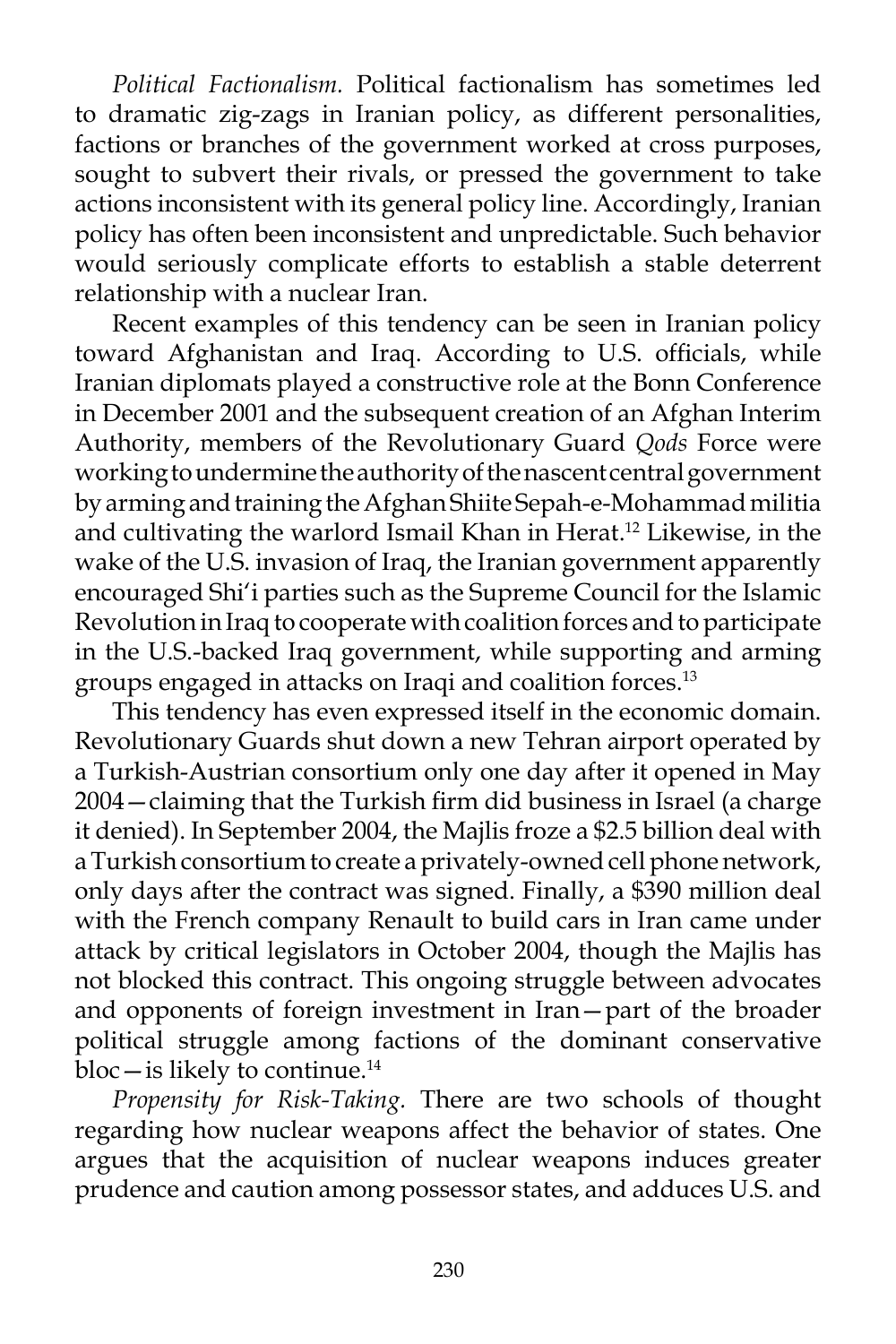Soviet behavior during the Cold War as proof. However, post-Cold War revelations about the 1962 Cuban Missile Crisis and other Cold War crises have shown how close the superpowers came to nuclear war on several occasions, thereby diminishing the appeal of this model.

 The other school of thought argues that the acquisition of weapons of mass destruction (WMD) in general and nuclear weapons in particular can lead to an increased propensity for risk-taking. Iraq's maturing chemical and biological weapons programs may have emboldened Saddam Hussein to pursue a more aggressive regional policy in 1989-90, and ultimately to invade Kuwait. Similarly, the confidence that Pakistan's leadership drew from its May 1998 nuclear weapons test may have emboldened it to attempt to seize a portion of Kashmir from India, in the mistaken belief that India would be deterred from responding militarily, leading to the Kargil Crisis of May-July 1999.

 Thus, Iranian decisionmakers might convince themselves that the possession of nuclear weapons could provide them with greater latitude to pursue more aggressive policies against their neighbors, the United States, or Israel. Iran is unlikely to engage in outright military aggression against any of its neighbors; its conventional military forces are weak, and there are few scenarios in which a conventional military move would make sense—at least under current conditions (although a civil war in Iraq might generate pressure for Iran to intervene, particularly if coalition forces were to leave Iraq). For now, however, surrounded by potential enemies and U.S. forces on all sides, Tehran seems more interested in preserving the political and territorial status quo in the Gulf, than in altering it.

 A nuclear Iran might, however, increase support for anti-American or anti-Israeli terrorist groups, or be tempted to resume efforts to export the revolution to places where there are large Shi'i communities. Iran's past successes in obscuring its involvement in terrorism or avoiding retribution (e.g., the 1983 Beirut Marine barracks bombing, the 1996 Khobar Towers bombing), might lead some Iranian decisionmakers to believe that they could encourage or sponsor terrorist attacks on U.S. personnel or interests with impunity—and that their possession of "the bomb" would protect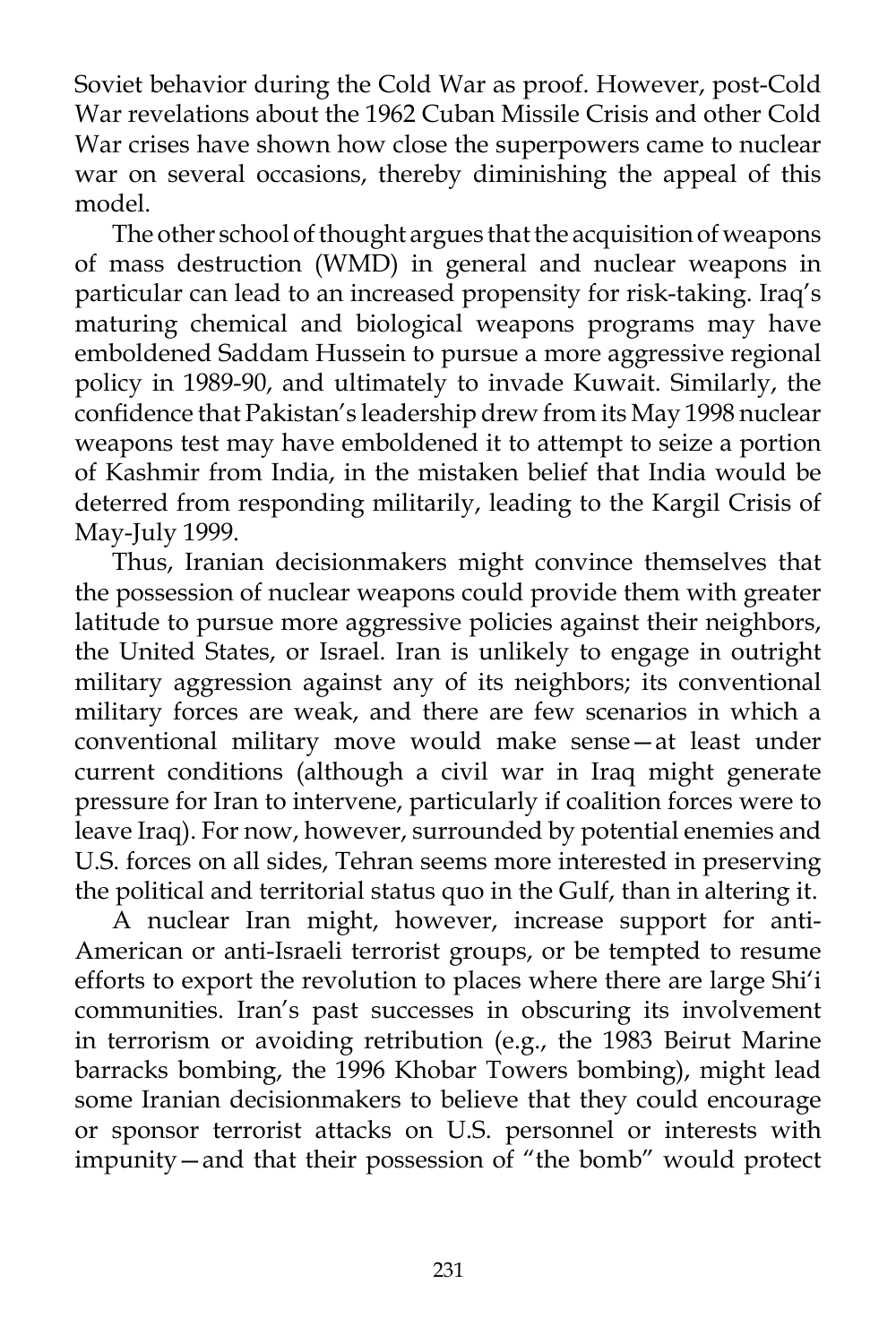them from retaliation. Such reasoning could lead to miscalculations and imprudent risk-taking. Such a scenario is not far-fetched: an attack by Pakistani-based extremists on the Indian Parliament in December 2001 sparked a prolonged crisis and nearly led to war between the two countries.

 A nuclear Iran might also be more inclined to take risks vis-à-vis Israel, in the belief that its nuclear capability would deter retaliation. This may have been the assumption underpinning the assertion in a December 2001 Friday prayer sermon by 'Ali Akbar Hashemi-Rafsanjani, Expediency Council chairman, that "If one day, the Islamic world is also equipped with weapons like those that Israel possesses now, then the imperialists' strategy will reach a standstill because the use of even one nuclear bomb inside Israel will destroy everything. However, it will only harm the Islamic world. It is not irrational to contemplate such an eventuality."<sup>15</sup>

 While Rafsanjani's sermon lends itself to alternative readings as either a matter-of-fact description of strategic reality in a Middle East in which more than one country has nuclear weapons or, more ominously, as a statement of intent—it raises the disquieting possibility that some Iranians may see nuclear weapons as a means of pursuing an eliminationist solution to the Arab-Israeli conflict. This would not be surprising in light of the prevalence of anti-Semitic attitudes and anti-Israel vitriol in the public political discourse of both reformers and conservative hard-liners.

 A discussion about terrorism and a nuclear Iran necessarily raises the issue of nuclear terrorism. The fact that Iran or its agents have not yet used chemical and/or biological agents in terrorist attacks may indicate the existence of a normative threshold against WMD terror, or it may indicate that, having achieved significant successes by means of conventional terrorism, Tehran and its surrogates perceive no need to incur the risk that use of nonconventional weapons would entail.

 Nonetheless, because of the importance that Tehran traditionally has attached to preserving deniability, Iran is likely to seek, when acting against more powerful adversaries, the ability to deliver covertly nonconventional arms by nontraditional means (for instance, terrorists, boats, or remotely piloted aircraft). Because such methods offer the possibility of deniability, they are likely to become important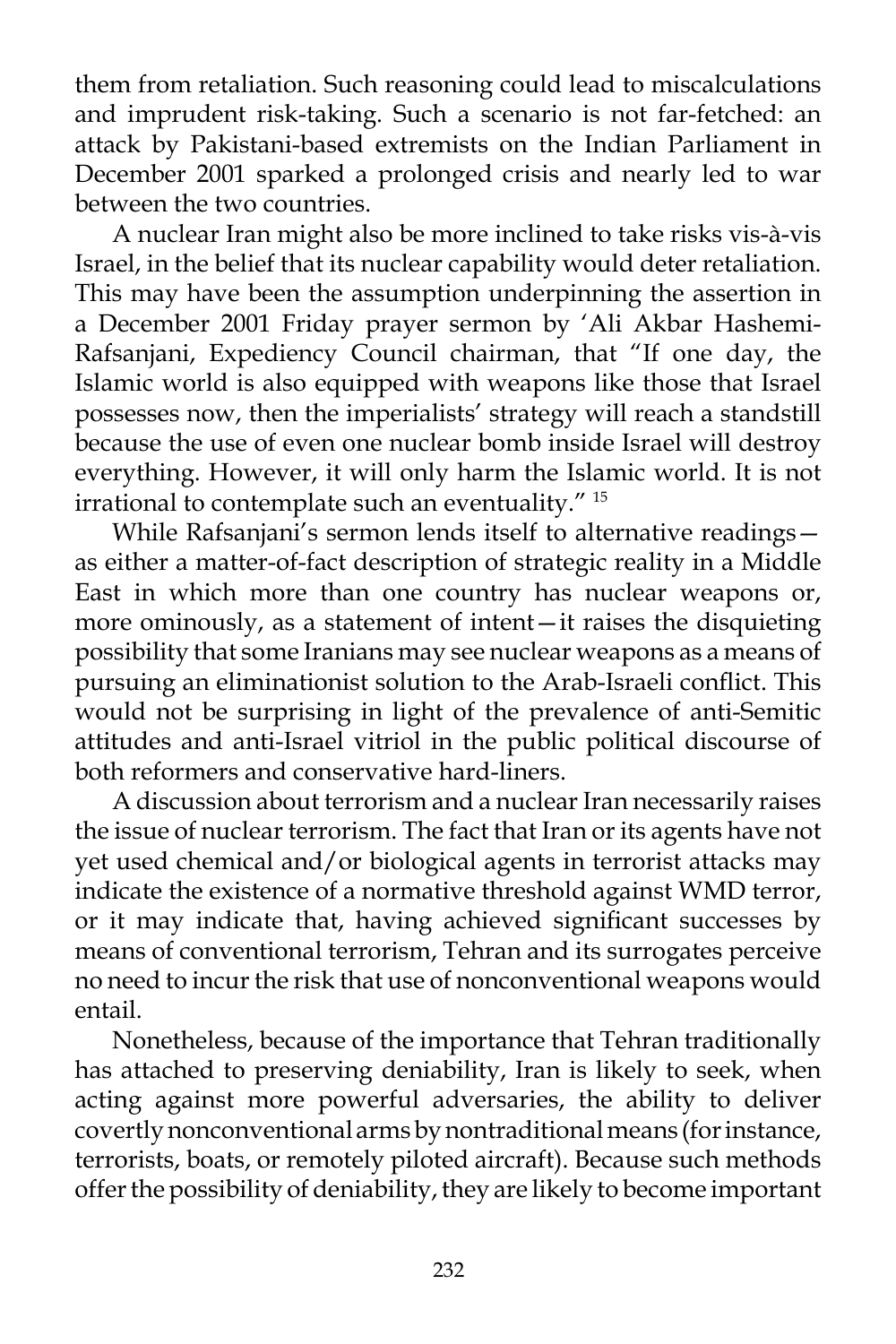adjuncts to more traditional delivery means such as missiles, and in situations in which deniability is a critical consideration, they are likely to be the delivery means of choice—either by members of Iran's security services, or by operatives of Hizballah's security apparatus, which has cooperated with their Iranian counterparts on some of the most sensitive and risky operations Iran has undertaken. The possibility of deniable, covert delivery of nuclear weapons by Iran could pose a major challenge for deterrence—particularly if the country's leadership believed that the regime's survival was at stake. For this reason, convincing Tehran that U.S. forensic capabilities (e.g., the ability to determine the origin of a nuclear device or weapon by analyzing the isotopic signature of its fission products) preclude the possibility of deniable delivery would be of vital importance for efforts to deter a nuclear Iran.

*Instability in Iran.* Finally, there are the implications of political instability and domestic unrest in a nuclear Iran. Should anti-regime violence escalate to the point that it were to threaten the existence of the Islamic Republic (unlikely in the near-term, but possible in the future, should Iran's conservative leadership prove unable to better the population's living standards, and continue to ignore calls for political change), diehard supporters of the old order might lash out at the perceived external enemies of the regime with all means at their disposal, as the regime teeters on the brink. In such a scenario, the apocalyptic possibility of nuclear terrorism by the Islamic Republic in its death throes must be treated seriously.

 There is not a lot that the United States can do to alter those aspects of Iranian politics that make establishing a stable deterrence relationship with Tehran potentially problematic. What it can do, is to understand Iran's "red lines," the crossing of which could lead to crisis or conflict, while clearly communicating its own "red lines" to Tehran, in order to reduce the risk of miscalculation, and to introduce an element of predictability into relations between the two countries. And it can continue to encourage those Iranians working for political change in their country in the hope that, through these efforts, a more moderate leadership may come to power; a leadership not wedded to the use of terrorism or to the acquisition of nuclear weapons, or at least more likely to act responsibly should Iran nonetheless acquire nuclear weapons.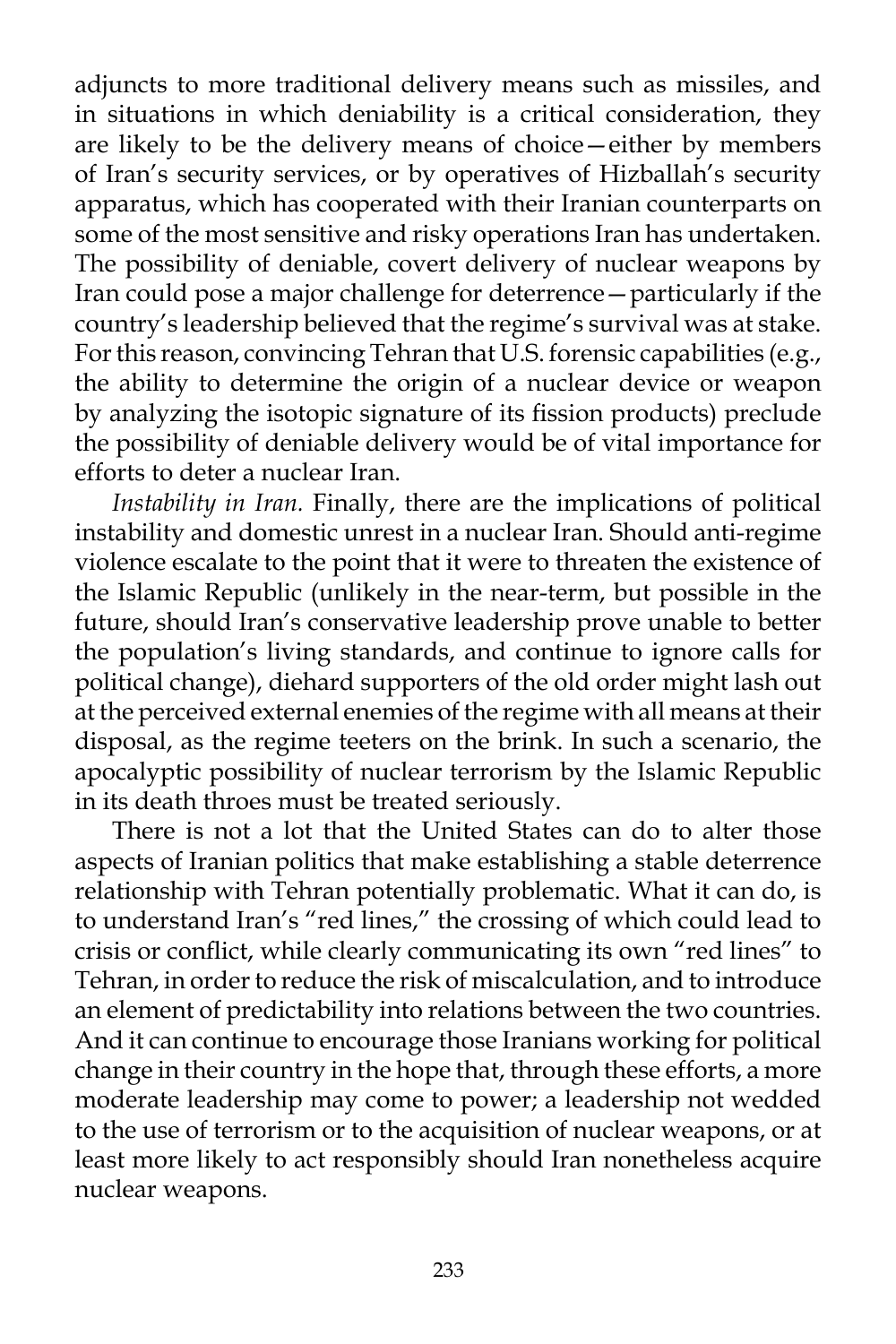### **OPERATIONALIZING DETERRENCE**

 U.S. efforts to influence a potentially hostile nuclear Iran must incorporate measures to deter by denial as well as by punishment.16 Raising doubts in the minds of Iranian decisionmakers about the country's ability to reliably deliver its nuclear weapons, and stoking fears that the attempted use of such weapons could threaten their personal survival and that of the regime, could make the use of nuclear weapons prohibitively risky for Tehran in all but the most dire of circumstances.

## **Deterrence by Denial: Countering Iran's Ability to Project Influence and Deliver Nuclear Weapons.**

 By preventing Tehran from using its nuclear potential to intimidate neighbors and enemies and casting doubt on its ability to reliably deliver nuclear weapons, the United States and its allies can strengthen deterrence and undermine the utility of Iran's nuclear arsenal. It is therefore crucial to understand how a nuclear Tehran might project influence or deliver its nuclear weapons.

 To bolster deterrence and warfighting, Iran has created a triad of capabilities that leverages the country's geographic location adjacent to the world's main oil supply routes, exploits the regimes' connections to terrorist groups with global reach, and reflects the preference of the clerical regime for ambiguity and opacity in its actions. Iran's deterrent/warfighting triad consists of the ability to: 1) disrupt oil exports from the Persian Gulf; 2) launch terror attacks on several continents in conjunction with the Lebanese Hizballah and other groups, and; 3) deliver nonconventional weapons against targets in the Middle East and beyond, by aircraft, land-based ballistic missiles, and by various nontraditional means such as ship-based ballistic missiles, unmanned aerial vehicles, boats, and terrorists.<sup>17</sup>

 As Iran stands up and expands its nuclear arsenal, it might seek to provide a nuclear "punch" to all three legs of its triad. In addition to building nuclear bombs and ballistic missile warheads, it might produce nuclear naval mines and nuclear-tipped anti-ship missiles (for use against U.S. aircraft carriers), and perhaps eventually, manportable nuclear devices (the so-called, but inaccurately labeled,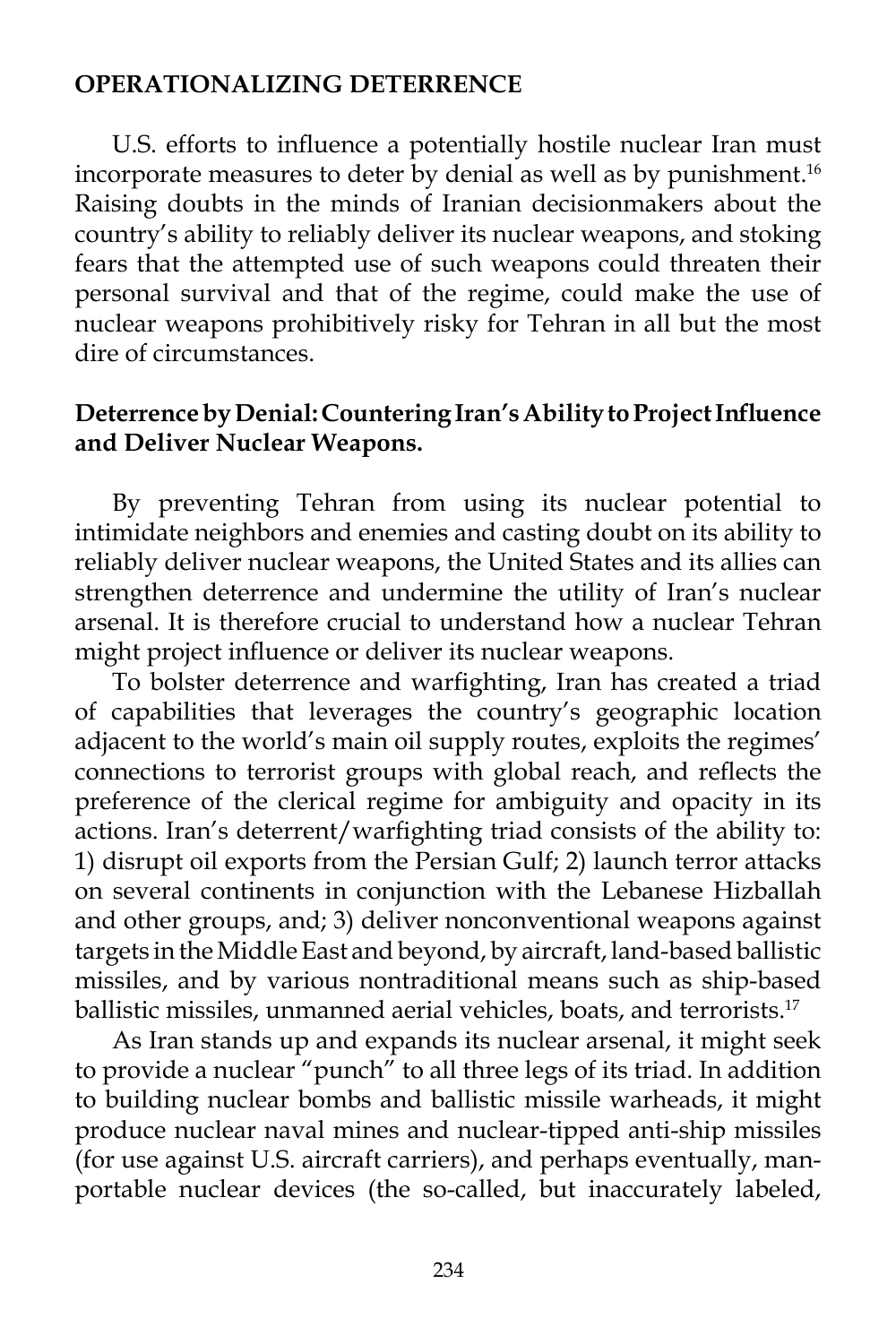"suitcase nukes") for use by Iranian special forces or foreign terrorist groups aligned with Tehran.18

 Iran may rely on nontraditional delivery means before it can use more traditional delivery systems, such as strike aircraft or missiles. Iran's first nuclear weapon might be too large and/or heavy for delivery by aircraft or missiles, and insufficiently rugged to withstand the rigors of flight. It might therefore put such a device on a vehicle or boat.

 To counter Iran's deterrent/warfighting triad, the United States and its allies will need to enhance their ability to:

- Detect and interdict attempts to deliver covertly nuclear devices by sea, air, or land;
- Identify and neutralize terrorist cells affiliated with Tehran;
- Detect and intercept nuclear-armed strike aircraft, cruise, and ballistic missiles;
- Counter Iranian naval mine, small boat, and submarine warfare operations.

Much progress has been made in recent years in developing capabilities to deal with some of these threats. In other areas, much remains to be done. Exactly what can be done will be discussed in greater detail below.

# **Deterrence by Punishment: Threatening the Survival of the Islamic Republic.**

 Iran's leaders must understand that should they brandish or use nuclear weapons, the United States (and/or its regional allies) could threaten their personal survival and the stability of the Islamic Republic by conventional military strikes that:

- Target the senior leadership of the Islamic Republic;
- Disrupt the functioning of the security organizations responsible for the survival of the regime, and;
- Target key elements of the country's economic infrastructure.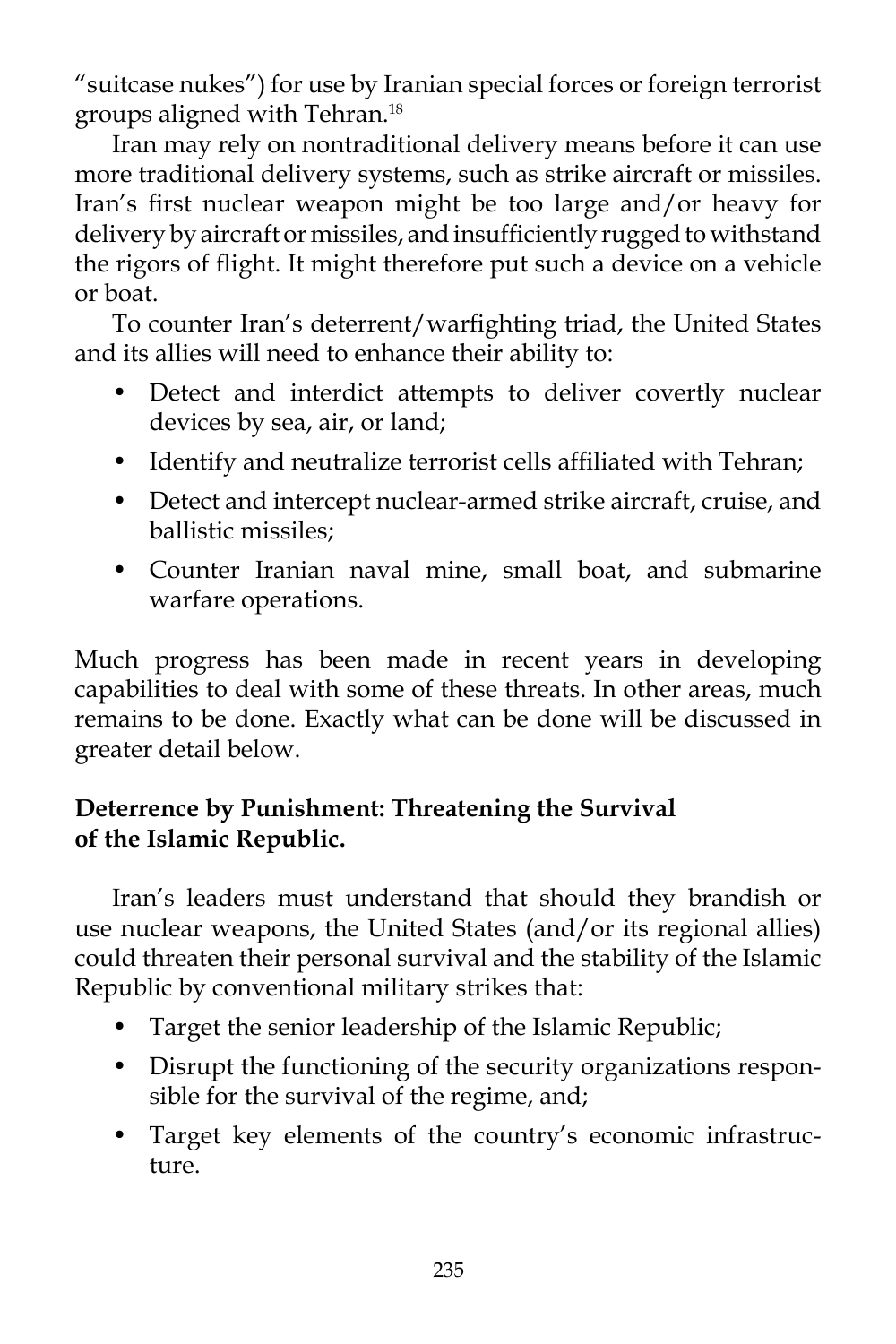Would the threat of conventional attack be sufficient, or is the threat of nuclear retaliation necessary for deterring a nuclear Iran? The awesome potential of modern air power—particularly the ability to disable modern industrial and economic infrastructures—was dramatically demonstrated during Operations DESERT STORM (1991) and ALLIED FORCE (1999) and, to a lesser degree, Operation IRAQI FREEDOM (2003).

 This capability enables Washington to counter conventional and nuclear threats by Iran (and others) with the credible threat of a devastating conventional riposte that does not necessitate the use of nuclear weapons (although the knowledge that the United States possesses a vast nuclear arsenal would undoubtedly enter into the calculations of Iranian decisionmakers).

 The bottom line is that the United States does not necessarily have to respond to the emergence of a nuclear Iran by extending a nuclear deterrent umbrella to its regional partners (which would undermine those elements of U.S. nonproliferation policy that seek to devalue nuclear weapons); its conventional capabilities might be sufficient to deter Iran in all but the most extreme circumstances. And at any rate, the United States ultimately retains the ability to use nuclear weapons, if the threat of a conventional response is deemed insufficient in some circumstances to deter the use of nuclear weapons by Iran.

*Targeting Iran's Leadership.* Iran's leaders must understand that if the Islamic Republic uses nuclear weapons, they will be held accountable for the consequences, and will become legitimate military targets. There are, however, practical obstacles to operationalizing such an approach.

 Political authority in the Islamic Republic is widely diffused.19 Though the Supreme Leader is the paramount authority, many other individuals play important roles in the regime. Moreover, the dualistic power structure of the Islamic Republic, in which revolutionary Islamic institutions counterbalance the traditional institutions of the Iranian state (the Supreme Leader counterbalances the President, the Guardian Council counterbalances the Parliament, and the Revolutionary Guard counterbalances the regular army) provides the system of clerical rule with great resilience, and would complicate efforts to destabilize the Islamic Republic by decapitation strikes.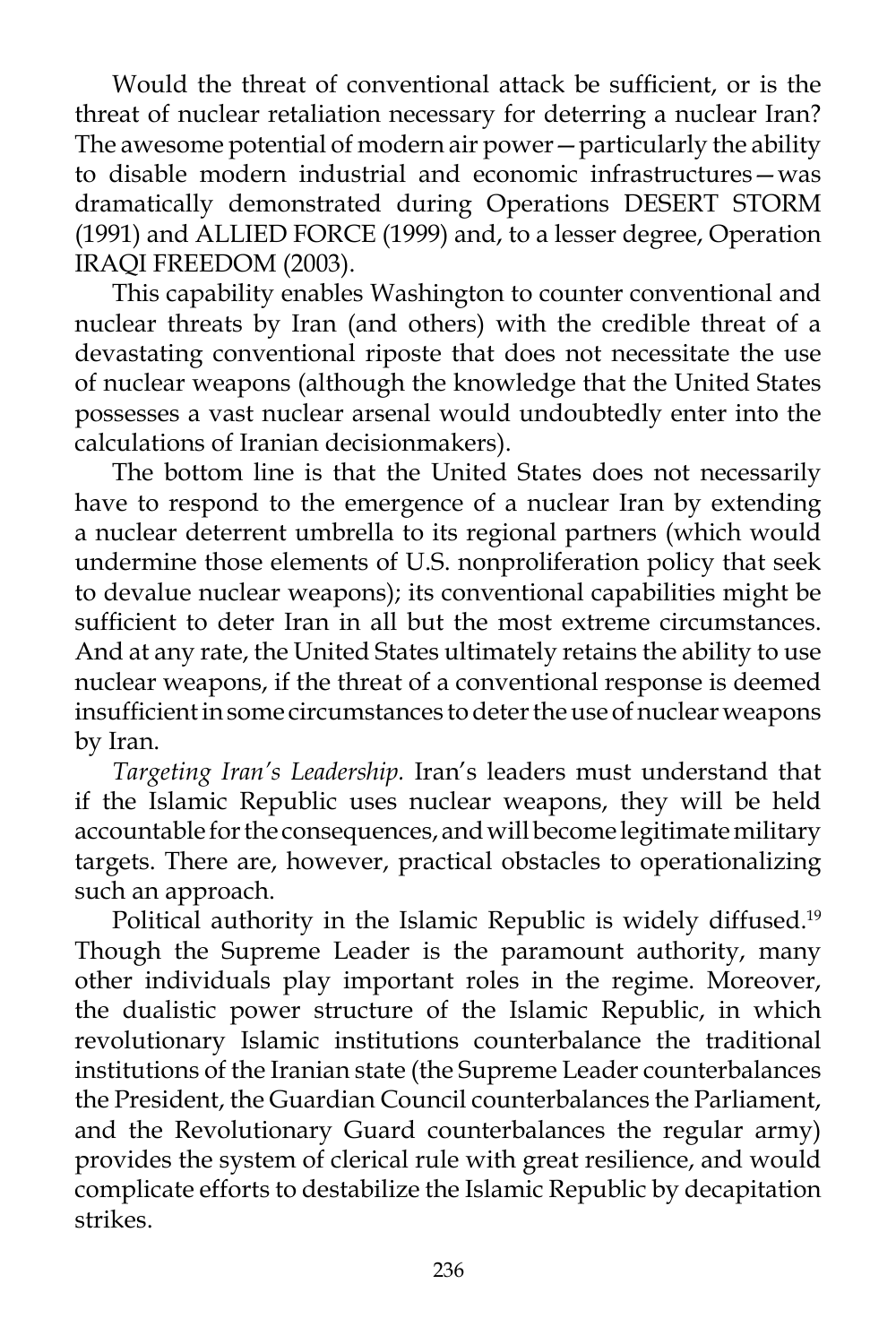Though Iran's leadership is drawn from geographically diverse origins, many senior officials now live in Tehran (including some of the posher neighborhoods in north Tehran).<sup>20</sup> Many residents of the city know the location of the villas of senior clerics and regime personalities, making decapitation strikes possible—at least in principle. The difficulties of striking leadership targets from the air, however, should not be underestimated. During recent wars in Yugoslavia, Afghanistan, and Iraq, numerous attempted strikes on "high value targets" (key individuals) failed. In Iraq alone, some 50 attempted decapitation strikes involving manned aircraft failed to kill even one of the intended leadership targets, while inadvertently killing scores, if not hundreds, of innocent civilians.<sup>21</sup> Success here will await U.S. development of better human intelligence, and more flexible and responsive precision-strike capabilities and tactics, techniques, and procedures (TTPs). With sufficient resources and talent devoted to this effort, it could become a viable future option.

 If targeting senior officials offers uncertain prospects for success (at least for now), targeting their finances, business interests, and properties has a certain appeal, given the near-legendary avarice and corruption of Iran's clerical elite. It is, however, hard to conceive of how this might be done in a way that is meaningful for purposes of deterrence. Many officials have made their fortunes in the informal economy or through the *bonyads* (parastatal foundations); as a result, little is known about their finances or their business interests, greatly complicating efforts to target their assets.<sup>22</sup> Moreover, the financial holdings of many *bonyads* and of at least some senior politicians are highly diversified, further complicating efforts to put the squeeze on these individuals. Perhaps most importantly, the track record of recent efforts elsewhere to target the financial assets of senior government officials and their cronies in order to deter or compel, is not encouraging.23

*Targeting the Regime's Command and Control.* In Iran, several organizations have responsibility for ensuring the survival of the regime, including the Islamic Revolutionary Guard Corps (IRGC), the Law Enforcement Forces (LEF), the Basij militia, the security and intelligence organs of the Justice Ministry, and the street thugs of Ansar-e-Hizballah. The IRGC and LEF units are garrisoned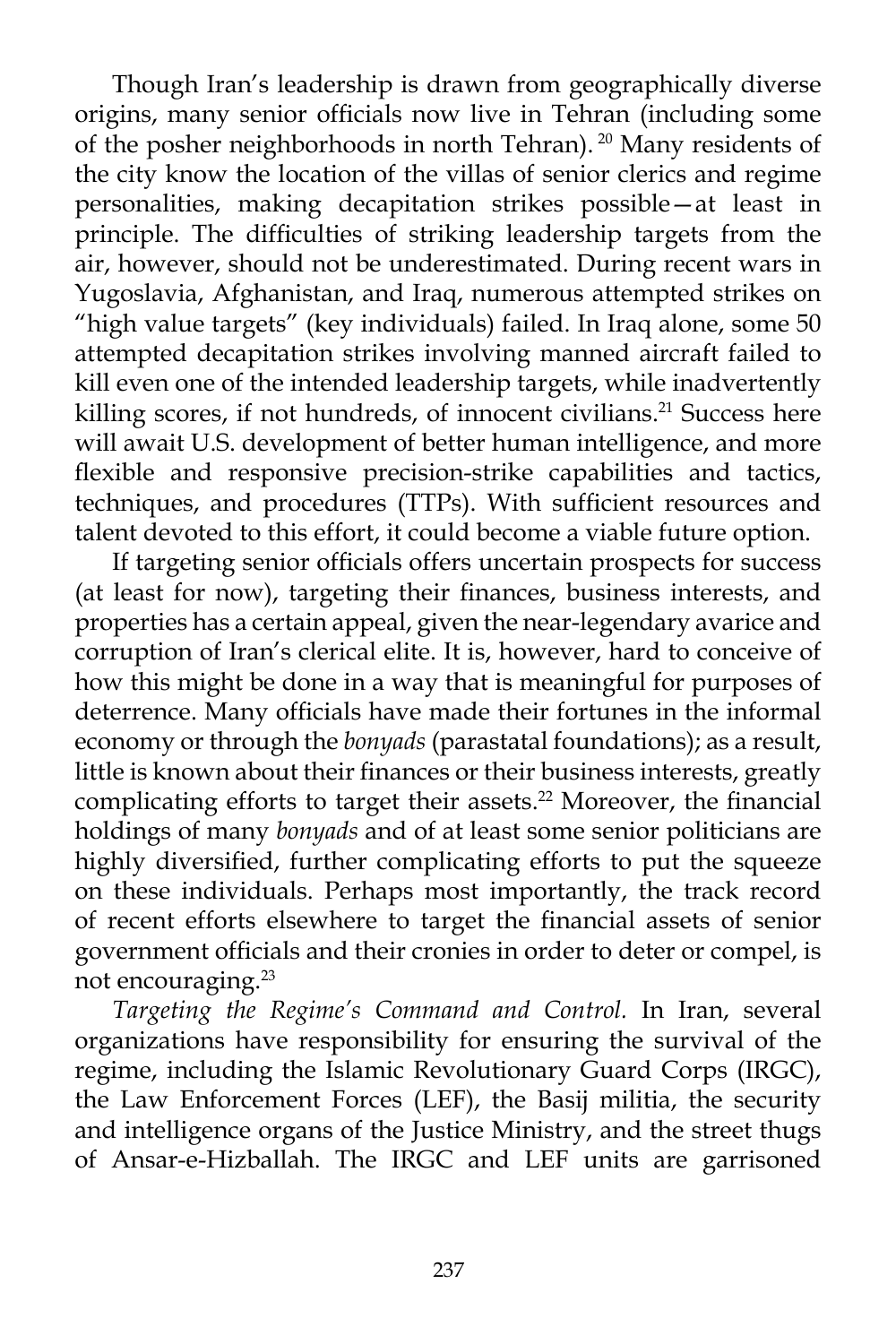throughout the country, while the Basij is more loosely organized, as is the more informal Ansar-e-Hizballah. The locations of most major IRGC garrisons and LEF facilities are well-known to local residents, though the fact that these organizations are rather lightly armed (relative to similar entities in other countries, such as Syria's Republican Guard and Iraq's Republican Guard and Special Republican Guard units) and are garrisoned in or near populated areas, could make it difficult to strike these organizations in a way that would undermine their effectiveness and loosen the regime's grip on power.

*Targeting Iran's Economic Infrastructure.* Iran is acutely vulnerable to economic warfare. Its economy is heavily dependent on oil and gas exports, which provide the country with some 80 percent of its foreign exchange earnings. Nearly all of its major oil and gas fields are located in the exposed southwest corner of the country and in the Gulf—where all six of its major oil terminals are also located—and nearly all of its oil and gas exports pass through the Strait of Hormuz. Four of Iran's six main ports are located on the Persian Gulf; these handle about 90 percent of all imports by tonnage, while Iran's sea lines of communication in the Gulf are vulnerable to interdiction along their entire length.<sup>24</sup> Thus, the United States and its allies could halt Iranian oil exports as well as critical imports of refined oil products and other necessities, causing great harm to the economy—which is the regime's Achilles' heel—and perhaps leading to popular unrest and political instability in the Islamic Republic.

 During the Iran-Iraq War (1980-88), both belligerents targeted each others' oil industry in the hope that economic warfare might bring their adversary to its knees. Oil facilities, tankers, and tanker terminals were hit, and though these attacks succeeded in reducing overall oil exports of both sides, these attacks were not pressed home in a sustained fashion, and therefore did not have a decisive impact on the outcome of the war.25 There can be little doubt that the United States has the means to succeed where both failed in the past, and effectively shut down Iranian oil exports through action in the air and on the sea. The main challenge would be to deter or disrupt Iranian retaliatory moves, which might not be limited to the Gulf region, and could take the form of an attempt to close the Strait of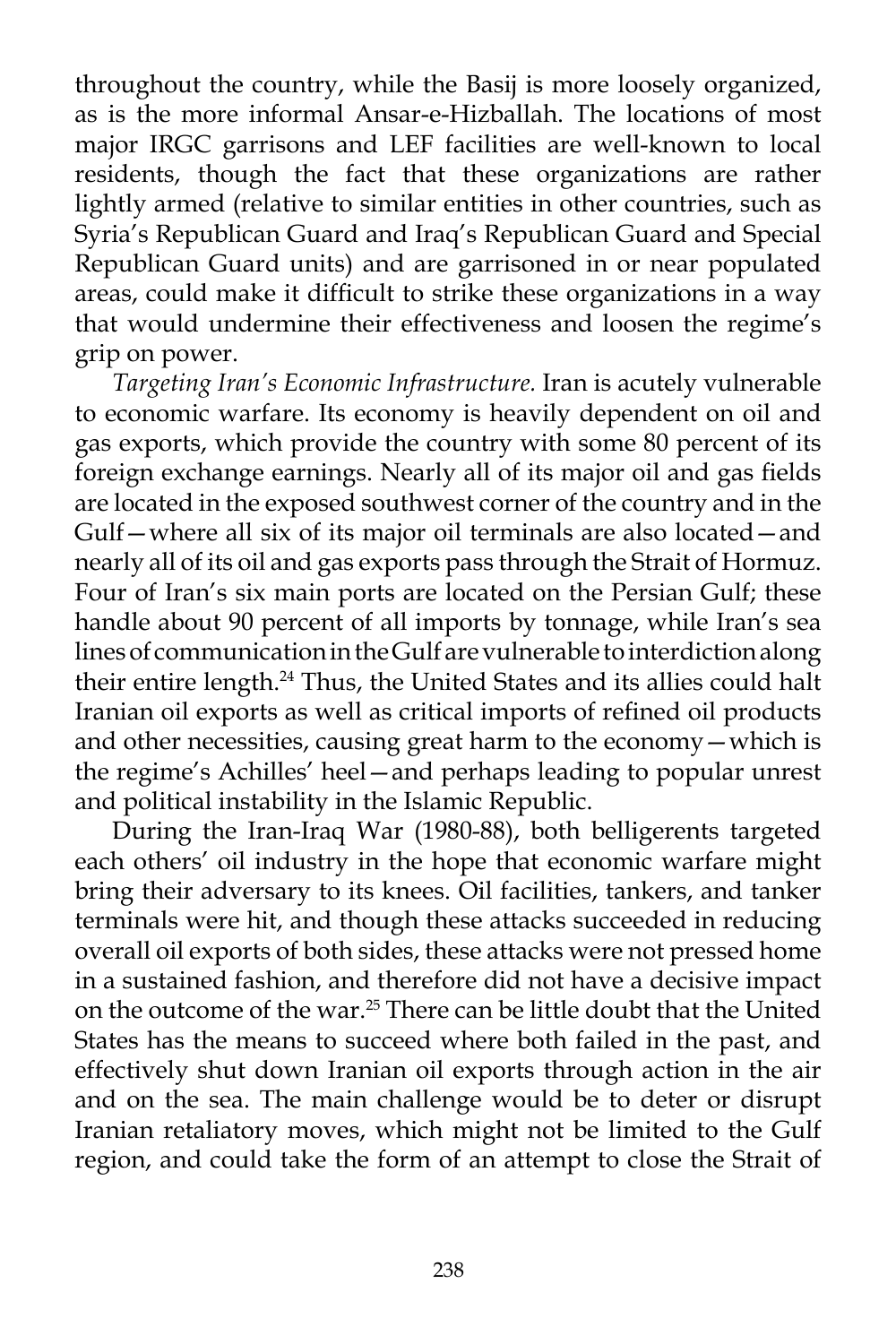Hormuz, attacks on oil and gas installations on the other side of the Gulf, attacks on shipping in the Gulf, and/or a terror campaign spanning several continents.

# **CONTAINING A NUCLEAR IRAN**

 What factors might affect Tehran's ability to derive benefit from its nuclear weapons? And how might Tehran's acquisition of nuclear weapons affect U.S. efforts to organize a "coalition of the willing" to deter and contain a nuclear Iran?

 Tehran's ability to derive political benefits from nuclear weapons will depend, to some extent, on whether Iran remains silent about its nuclear capabilities, adopts a policy of ambiguity, or makes known its newly acquired capabilities by means of an announcement or a weapons test.<sup>26</sup> Iran's actual nuclear status, however, is less important than the fact that in the coming years its neighbors increasingly are likely to perceive it as a threshold nuclear state, if not a *de facto* nuclear power, and to act accordingly. The domestic and regional contexts are also important here: Is there domestic calm or unrest in Iran? Is Iran at peace with its neighbors, or embroiled in crises or war? All these factors will affect the intensity with which the threat posed by Iran's nuclear program is felt by its neighbors, and could affect U.S. efforts to enlist foreign support in containing a nuclear Iran.

 During the 1990s, Iran's neighbors rebuffed U.S. efforts to politically isolate and economically pressure the Islamic Republic; they generally deemed these measures as unnecessarily provocative and injurious to their own economic interests. Rather, they have generally preferred to keep open channels of communication with Tehran to avoid antagonizing or provoking their large and powerful neighbor, and to preserve access to Iranian markets. For these same reasons, Iran's neighbors likely will avoid participating in future efforts to politically isolate and economically pressure the Islamic Republic. In the international division of labor, it will largely be the job of the United States, Europe, and others to isolate Iran politically and pressure it economically.

 Iran's neighbors might, however, be prepared to join the United States and Europe in pointing out to Iran's leaders that the acquisition of nuclear weapons will more likely harm than help their country,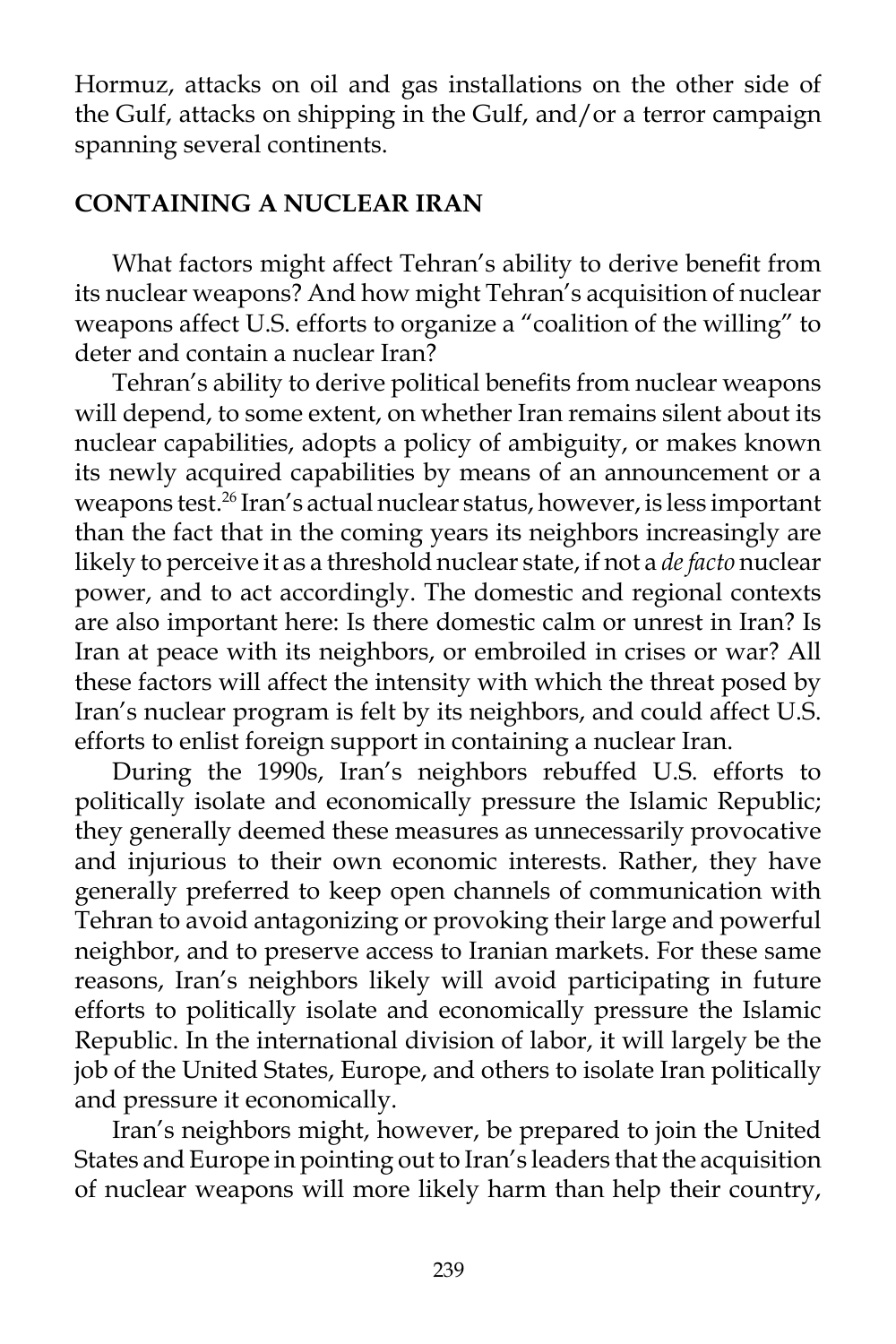by prompting the formation of a loosely-knit coalition to contain Iran, deepening the U.S. role in the region, and perhaps prompting further proliferation—much of it directed at the Islamic Republic. Hopefully, this message would encourage Iranian decisionmakers to reassess the potential costs of a nuclear breakout. Some of Iran's neighbors might also welcome the opportunity to strengthen their hand vis-à-vis Iran by deepening their relationship with Washington; by expanding access, basing, and overflight rights to U.S. forces in the region; and by strengthening their conventional forces to enable them to better deal with potential Iranian military moves.

## **Small Steps or Grand Design? The Military-Technical and Political-Military Context of Efforts to Contain a Nuclear Iran.**

 Operation IRAQI FREEDOM initially inspired hopes that the United States would build on its military success in the war to establish a new regional security architecture capable of generating stability and security in the Persian Gulf.<sup>27</sup> Most of these proposals call for confidence and security-building measures, the establishment of a regional security forum, collective security arrangements, or a mix of the three. Though such ideas merit consideration, conditions are not ripe for the creation of a regional security architecture in the Gulf, where politics are highly personalized, and characterized by distrust and petty rivalries.<sup>28</sup> This militates against the creation of truly effective regional organizations that require state members to cede authority to the collective (this is the experience of the Gulf Cooperation Council (GCC) and its Peninsula Shield force) or to work together to counter a common threat.

 Accordingly, the United States should work to improve militarytechnical cooperation with regional friends and allies, by deepening existing bilateral security relationships where feasible (with Turkey, the GCC states, and the Central Asian Republics), forging new bilateral security relationships where possible (with Iraq and Afghanistan), and pursuing regional cooperative ventures where desirable (augmenting efforts already underway to create shared air- and missile-defense early warning and command, control,  $communications, computers, and intelligence  $[C<sup>4</sup>I]$  arrangements).$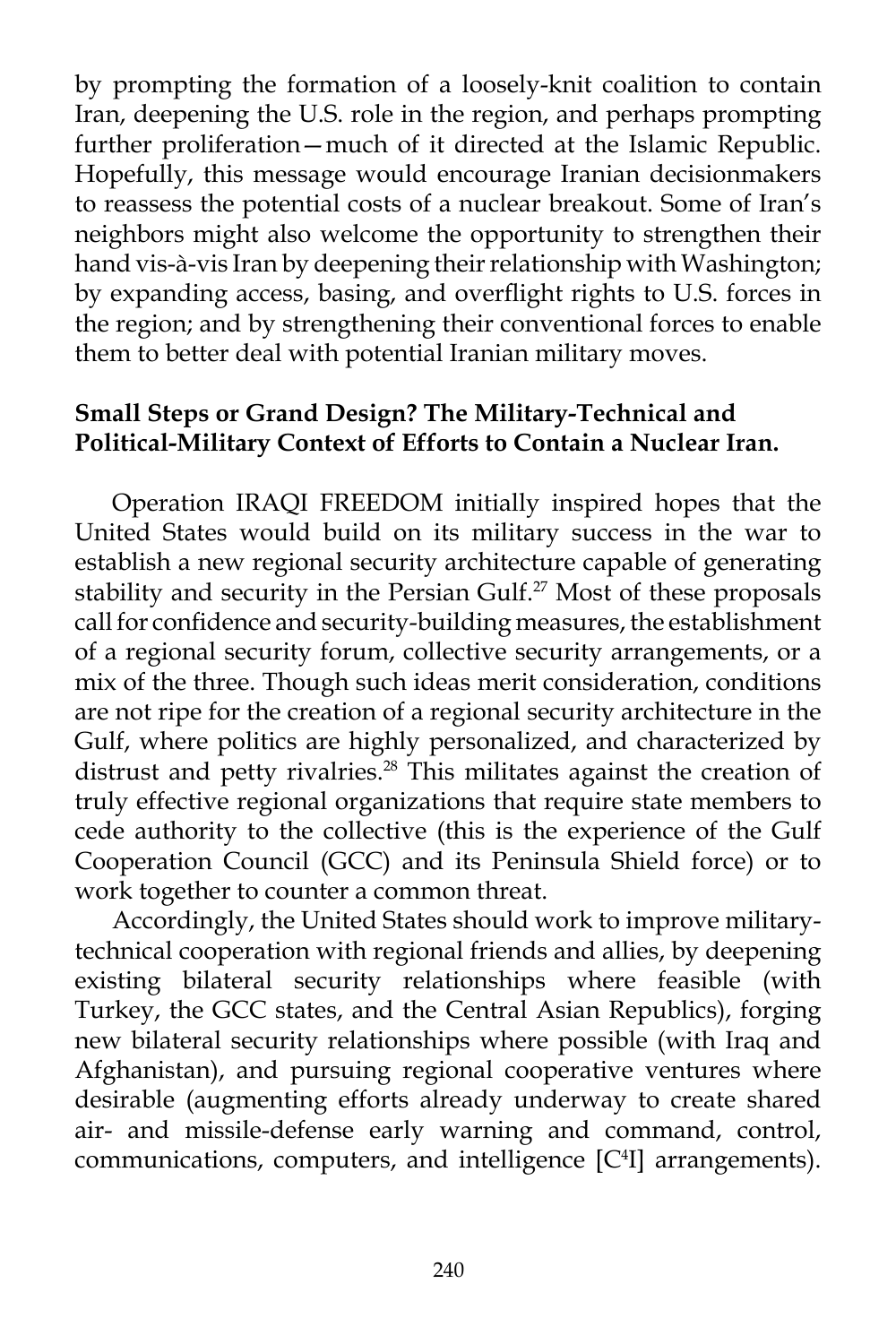No doubt, such an approach lacks the appeal of more ambitious proposals to create new regional political and security structures, but it would allow the United States to build on existing bilateral and multilateral efforts and, through incremental steps, lay the foundation for future regional collective security arrangements.

## **Countering the Iranian Threat.**

 The principal security threats posed by a nuclear Iran include terror and subversion, limited conventional military operations conducted under the protection of Iran's nuclear umbrella, and the actual use of nuclear weapons. When feasible, it would be desirable for the United States to provide its friends in the region with the means to deal with each of these threats on their own—to include the fielding of an independent conventional retaliatory deterrent by some allies—so that they might have the confidence not to yield to Iranian intimidation, and might not feel compelled to acquire chemical or nuclear weapons to counter Iran's nuclear option. In most cases, however, the burden of responding to these threats will fall to the United States.

*Regional Subversion, Global Terror.* Iran might support opposition groups or sponsor acts of terrorism in neighboring countries (as it did during the 1980s) in order to intimidate, compel them to deny U.S. access and basing requests, and to undercut U.S. power projection capabilities in the region. Here, intelligence sharing and cooperation with friends and allies, and U.S. efforts to enhance the internal security capabilities of Iran's neighbors, will be key. Also vital will be U.S. efforts to encourage political and economic reform in the region, in order to defuse popular disaffection with the political status quo particularly in countries where extreme Islamists have in the past shown a willingness to work with Iran's intelligence services (e.g., Turkey, Iraq, Saudi Arabia, Bahrain, and Afghanistan).

*Staying the Hand on the World's Oil Jugular.* Iran's conventional offensive options are limited. It does not pose a ground threat to any of its neighbors due to the small size and limited capabilities of its ground forces, although it could launch limited air or rocket and missile strikes into neighboring countries (as it did in Iraq on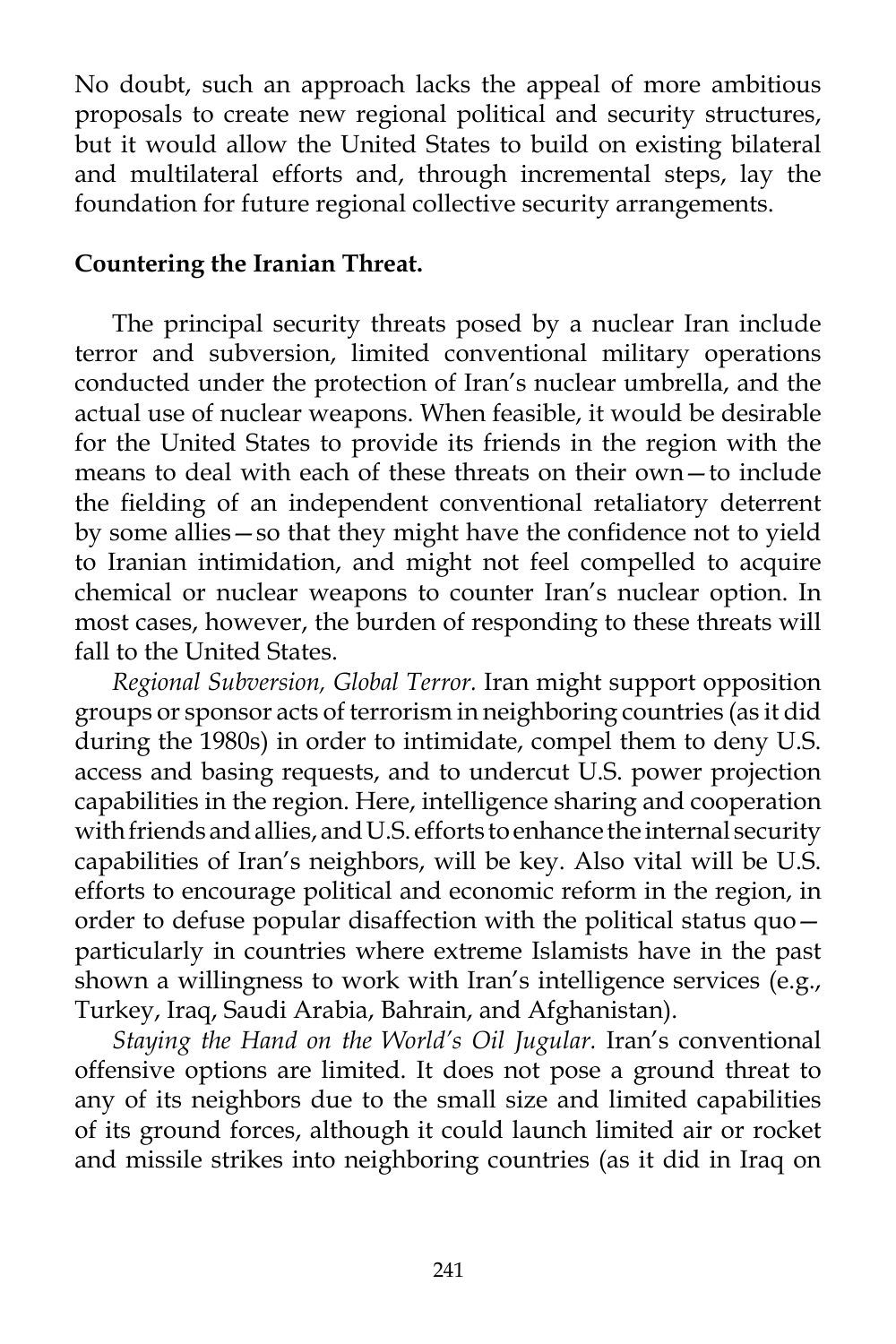several occasions during the past decade). The main conventional threat from Iran is in the naval arena, specifically: the threat it poses to the flow of oil from the region, and the ability of the United States to project power in the Gulf.

 Iran's force of mines, missiles, small boats, and submarines could temporarily disrupt shipping in the Strait of Hormuz. It could not, however, block the strait (as it claims), which is too wide and too deep to be obstructed. Moreover, although the Gulf is a significant barrier to major acts of aggression against the southern Gulf states, Iran could conduct limited amphibious operations to seize and hold lightly defended islands or offshore oil platforms in the Gulf. Its naval special forces could sabotage harbor facilities, offshore oil platforms and terminals, and attack ships while in ports throughout the lower Gulf, disrupting oil production and maritime traffic there.

 Some Iranian decisionmakers might believe that "the bomb" might provide them with a free hand to take such steps with relative impunity, by deterring an effective response by its neighbors or the United States. For this reason, it is critical that the United States help its GCC allies obtain the means to counter Iran's naval mine, special warfare, small boat, submarine, and coastal anti-ship missile forces on their own. Countering these capabilities will also require a significant U.S. military presence in Gulf. As a result, the U.S. Navy will remain susceptible to Iranian attempts to intimidate U.S. allies into denying U.S. forces access and basing. This will remain a potential vulnerability for the foreseeable future.

 For this reason, the U.S. Navy's Sea Power 21 "Sea Basing" concept may be particularly useful for contingencies in or near the Gulf. This concept calls for the U.S. Navy to develop an ability to operate independent of shore-based logistical hubs, thereby limiting the impact of enemy anti-access measures and decisions by friendly states to refuse or limit access, basing, and overflight rights during crises or wartime.<sup>29</sup>

 The concepts under consideration to free the United States from reliance on shore-based facilities include new Maritime Prepositioning Force (Future) cargo ships, Joint Mobile Offshore Bases (JMOBs), and large, semisubmersible platforms. (The latter two are floating structures derived from offshore oil drilling platforms.) These would deploy to crisis zones, and serve as large afloat logistics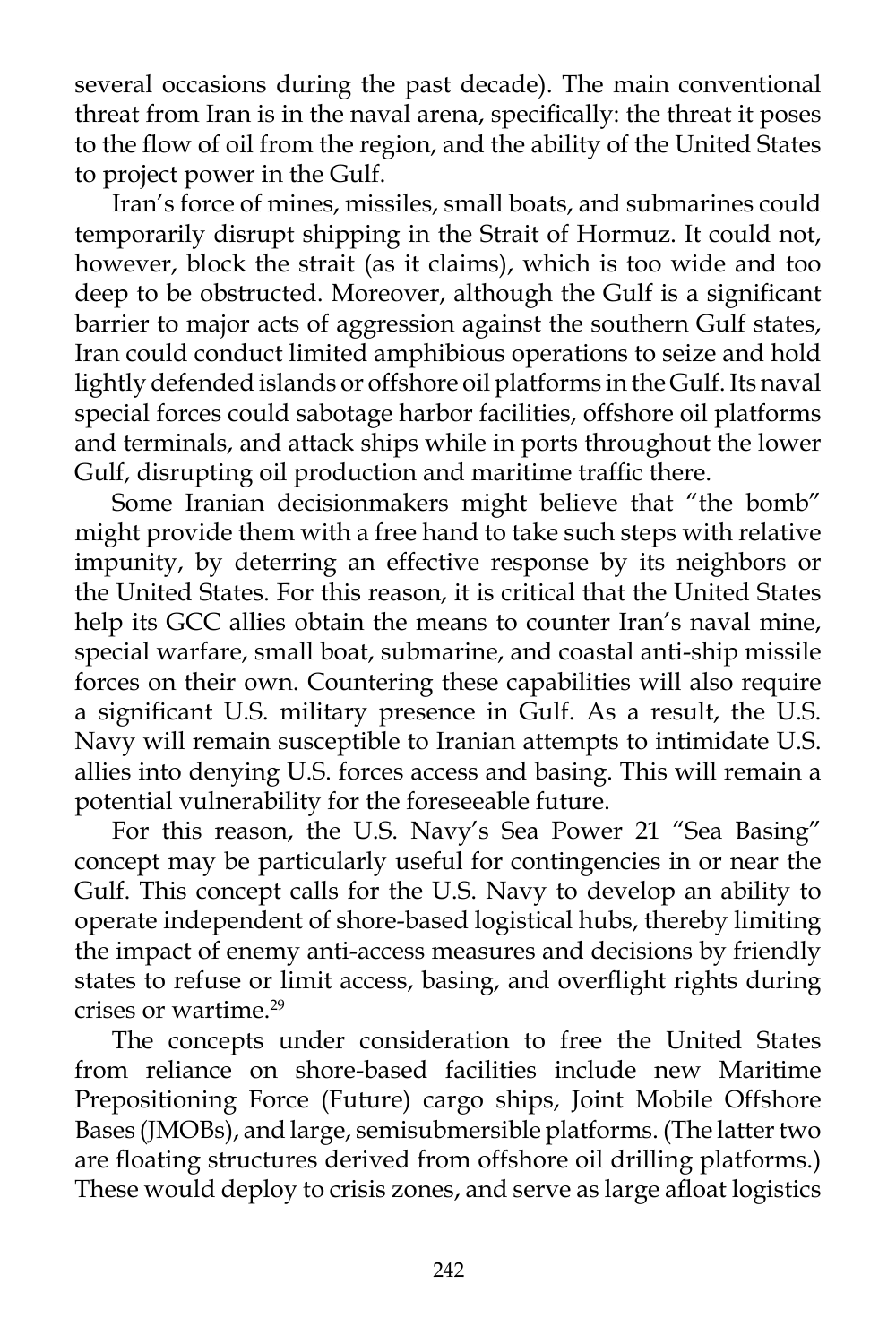hubs, storage or repair depots, forward operating bases for combat and support personnel, or air bases (the cargo ships may be fitted with flight decks and/or runways, or several JMOBs could be linked together for this purpose). These concepts, if proven viable, could preserve the navy's operational freedom in the Gulf, even if denied access to basing in the region. They are all, however, very expensive, are untried, and suffer from various drawbacks that might preclude their eventual deployment.<sup>30</sup> Moreover, large floating bases would be vulnerable to an Iranian nuclear strike, vitiating their utility in circumstances where the use of nuclear weapons is a plausible Iranian option.

*Preventing Nuclear Armageddon.* To deal with the possible use of nuclear weapons by Iran, the United States will need to be able to detect the deployment of nuclear weapons and preempt their use, or at least interdict the device or weapon en route to its target.

 The United States and its allies will need to establish the ability to detect the transport of nuclear weapons by small boats or merchant ships originating in Iranian ports, motor vehicles exiting Iran at official and/or unofficial border crossing points, and perhaps eventually, by individuals carrying "suitcase nukes."

 Given the relatively short distances that penetrating radiation from a nuclear device or weapon may be detected (tens of meters for gamma radiation, scores of meters for neutron radiation emanating from an unshielded device or weapon), the early detection of a nuclear weapon being delivered by nontraditional means (such as a truck or boat) will pose formidable challenges.<sup>31</sup> Nonetheless, the United States should consider (if it is not already doing so) unconventional methods of employing radiation monitors: aboard yachts or other civilian pleasure craft plying the waters of the Persian Gulf; on helicopters patrolling the waters of the Persian Gulf; on unattended floating sensors clandestinely emplaced at the mouth of Iranian harbors, and on unattended ground sensors emplaced along traditional smuggling routes on Iran's border and clandestinely planted adjacent to runways at Iranian military airfields. In addition, portal monitoring for radiation sources should be carried out at official border crossing points and ports of entry in neighboring states.<sup>32</sup>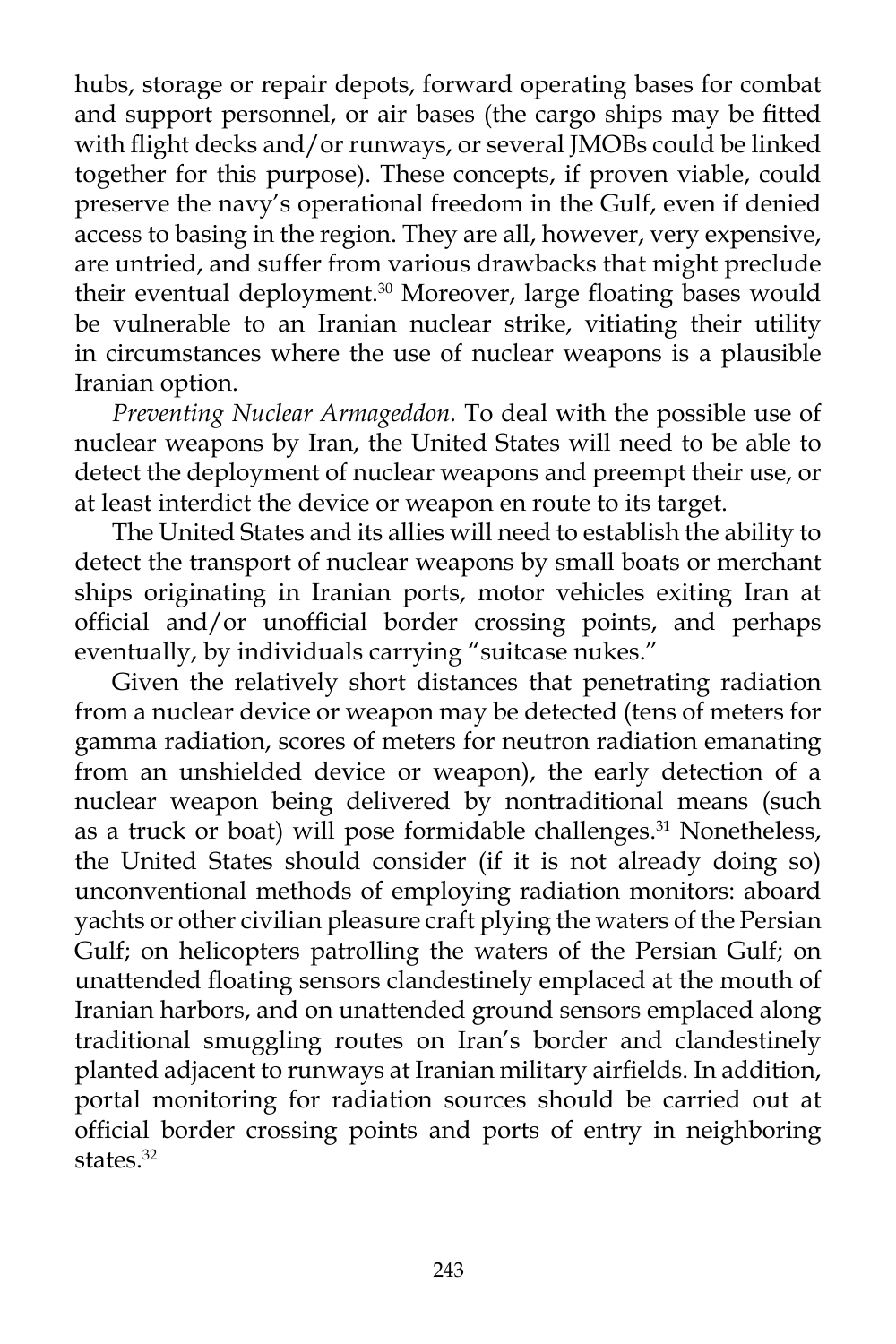Preventing the delivery of a nuclear weapon by sea will also require U.S. naval forces to work with local naval forces and coast guards in the Gulf to identify and monitor suspicious vessels plying the waters of the Gulf and passing through the Strait of Hormuz, and interdict them if need be. Detecting the transport of so-called suitcase bombs will require neighboring states to monitor official ports of entry, unofficial border crossing points, and, if feasible, known smuggling routes, though the sheer number of these might render such a task impractical.

 The United States and its allies should likewise continue to encourage the networking of regional air- and missile-defense early warning and C<sup>4</sup>I networks to enhance the capabilities of regional air- and missile-defenses. Several such initiatives are already underway.

- The so-called "Cooperative Belt" (Hizam al-Ta'awun) program to create a distributed C4 I network for the air defenses of the states of the GCC that will enable them to jointly identify, track, and monitor hostile aircraft and to coordinate a response to airborne threats.<sup>33</sup>
- American *Aegis*-equipped cruisers and destroyers in the Persian Gulf can provide early warning and a first line of defense against air or missile attacks from Iran toward the southern Gulf states and Saudi Arabia, with their *AN/SPY-1* radar and *Standard SM-3* missile—which is just now entering operational service with the U.S. Navy.34
- The Cooperative Defense Initiative (CDI), which involves the GCC six, plus two (Egypt and Jordan), and which has promoted cooperation in the area of shared missile defense early warning.<sup>35</sup> More, however, needs to be done to enhance cooperation among GCC members and with non-GCC members in the region.

 Currently, cooperation in the area of shared missile defense early warning is limited to the GCC plus two, but future efforts could expand to include other participants. Thus, missile defense early warning radars located in Turkey, Iraq, Kuwait, or Saudi Arabia could provide early warning and detection and tracking data for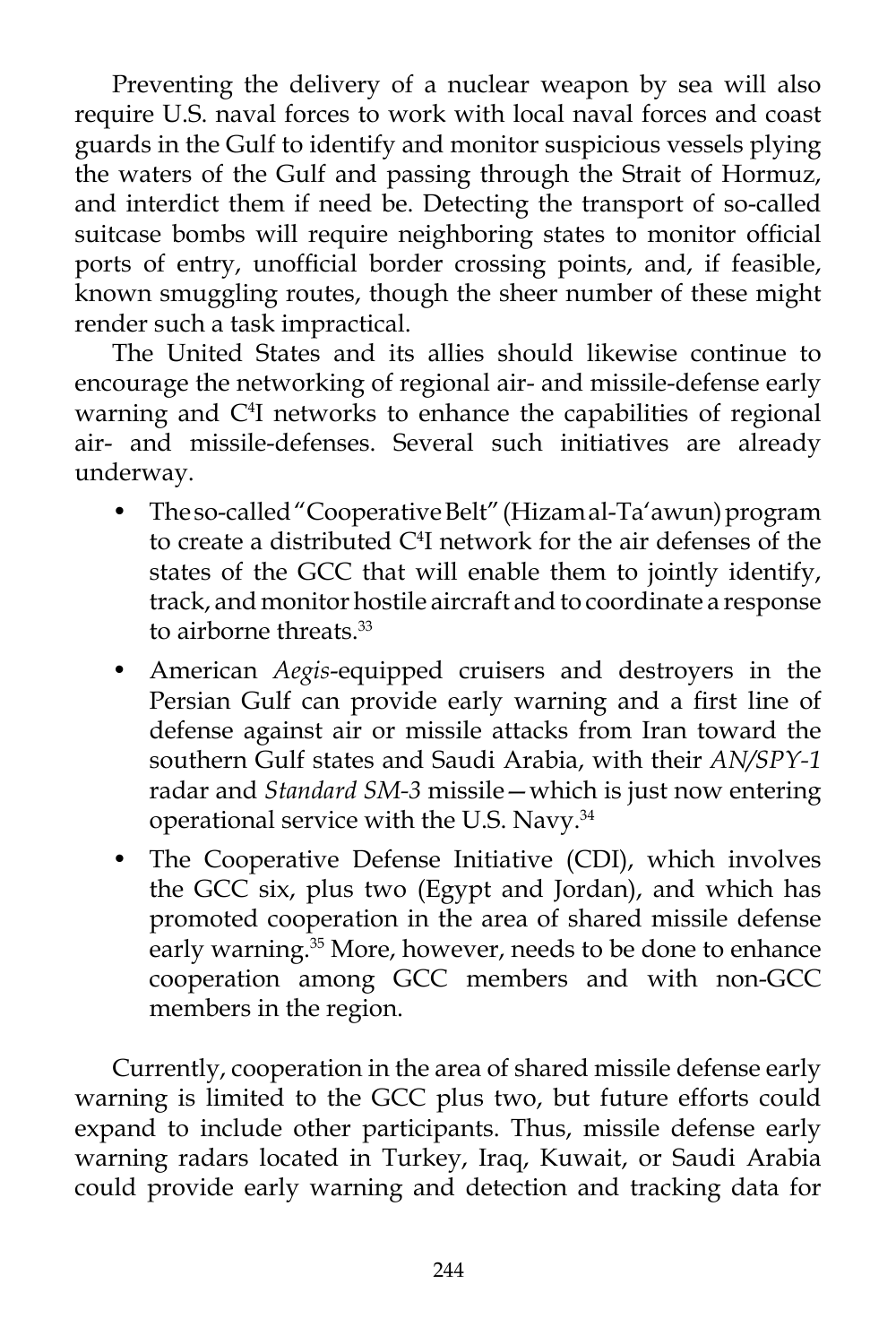missiles launched from western Iran against the states of the lower Persian Gulf (Bahrain, Qatar, the United Arab Emirates [UAE], and Oman), and Israel. Some of the lower Gulf states could provide early warning to Saudi Arabia with regard to missiles coming from south-central or southeastern Iran. The main challenge here will be to convince the Arab Gulf states to increase funding for missile defenses, and to transcend the petty rivalries that have in the past hindered cooperation among the Arab Gulf states in the conventional military arena.

 Further afield, Israel, Jordan, and Turkey are also natural candidates for cooperation. Jordan has expressed concern that Israeli missile defenses could knock down incoming missiles from Iraq or Iran over the populated western half of the country, possibly producing casualties on the ground. Contingency deployment of U.S. missile defenses to Jordan might resolve this problem.

 In addition, some have argued that boost-phased missile defense systems employing ground-based interceptors located in southeastern Turkey, aboard ships in the Caspian Sea and/or the Sea of Oman, and in Tajikistan, could protect the United States against Iranian intercontinental-range missiles, if and when these are fielded. While a boost-phase missile defense would likely have many advantages over a mid-course national missile defense system, it has a major political drawback: the remnants of intercepted Iranian missiles and their warheads might land in Russia, virtually ensuring that deployment of such a system would meet with strong opposition from Moscow.36

 Though regional allies may have an important role to play in deterring and defending against military initiatives by a nuclear Iran, they are unlikely to play a role in any preventive strike the United States might undertake against Iran's nuclear program. The need to preserve operational security, and the desire of local allies to avoid being caught in the middle of a U.S.-Iran conflict, would likely preclude their provision of overt support for a preventive strike, which, for this reason, would probably be conducted by heavy bombers (most likely B-2s) based out of the continental United States. They could, however, play a supporting role in preemptive strikes against deployed Iranian nuclear forces (boats or merchant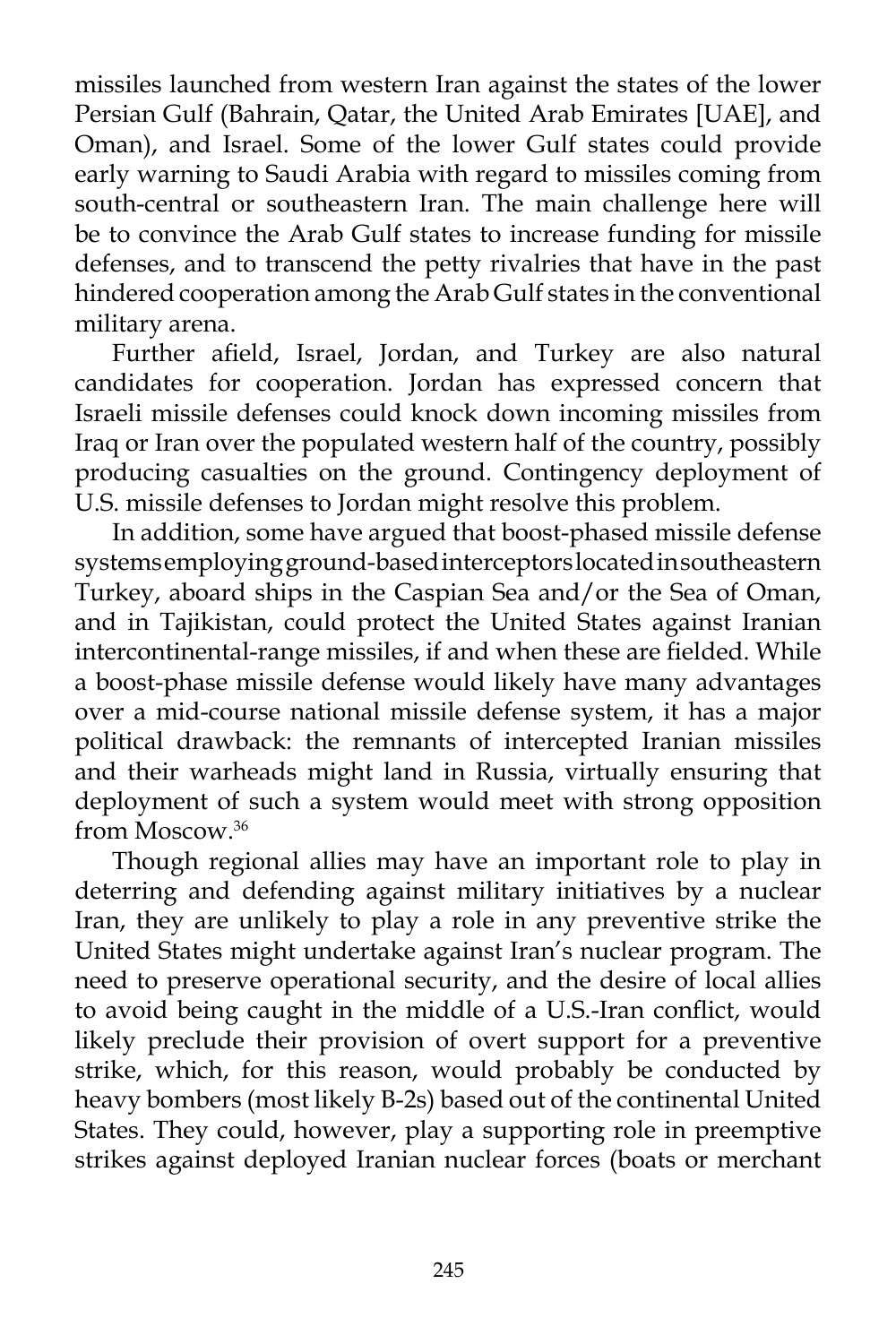vessels, missiles, or bombers) during a crisis, by providing access and basing to U.S. Air Force aircraft (F-117s, F-15Es) participating in such a strike.

# **Iraq as Regional Counterweight to Iran?**

 Some have argued that as part of its efforts to dissuade Iran from crossing the nuclear threshold, Washington might indicate to Tehran that should it acquire nuclear weapons, the United States would encourage Iraq to build-up its military as a counterbalance to that of Iran—and thereby ensure that Iran's acquisition of "the bomb" harms, rather than enhances, its security.<sup>37</sup>

 For now, however, building up the Iraqi military as a counterbalance to Iran is neither practical nor desirable. Rebuilding Iraq's armed forces will be an immensely costly task that will take many years. Current plans call for the Iraqi Army to field between 100,000- 150,000 men, organized into some eight divisions by 2006.<sup>38</sup> For the foreseeable future, however, Iraq will lack the funds and the equipment needed to field a larger, more capable army, and the United States is unlikely to provide either. At present, the U.S. priority is to prepare Iraq's internal security forces to assume increased responsibility for dealing with internal threats—particularly the insurgency raging in the so-called "Sunni triangle."

 Moreover, it will be up to Iraq to decide on the roles, missions, and force structure of its army (though the United States is likely to retain some influence over Iraqi decisions on these matters for years to come). It is not clear that the expansion of the Iraqi Army will be a priority of a new Iraqi government, that an Iraqi government in which Iraqi Shi'a and Kurds are likely to play a major role will see Iran as its primary threat, or that the Iraqi government will take directions from the United States on such matters.

 Nor is it in the U.S. interest that Iraq has a large military. For the coming years, it will be in the U.S. interest to keep the Iraqi Army relatively small, logistically constrained, capable of deterring and/or defending against external meddling and intervention in its external affairs, but incapable of threatening its larger neighbors. This might make it easier to convince Iraq's neighbors to forgive or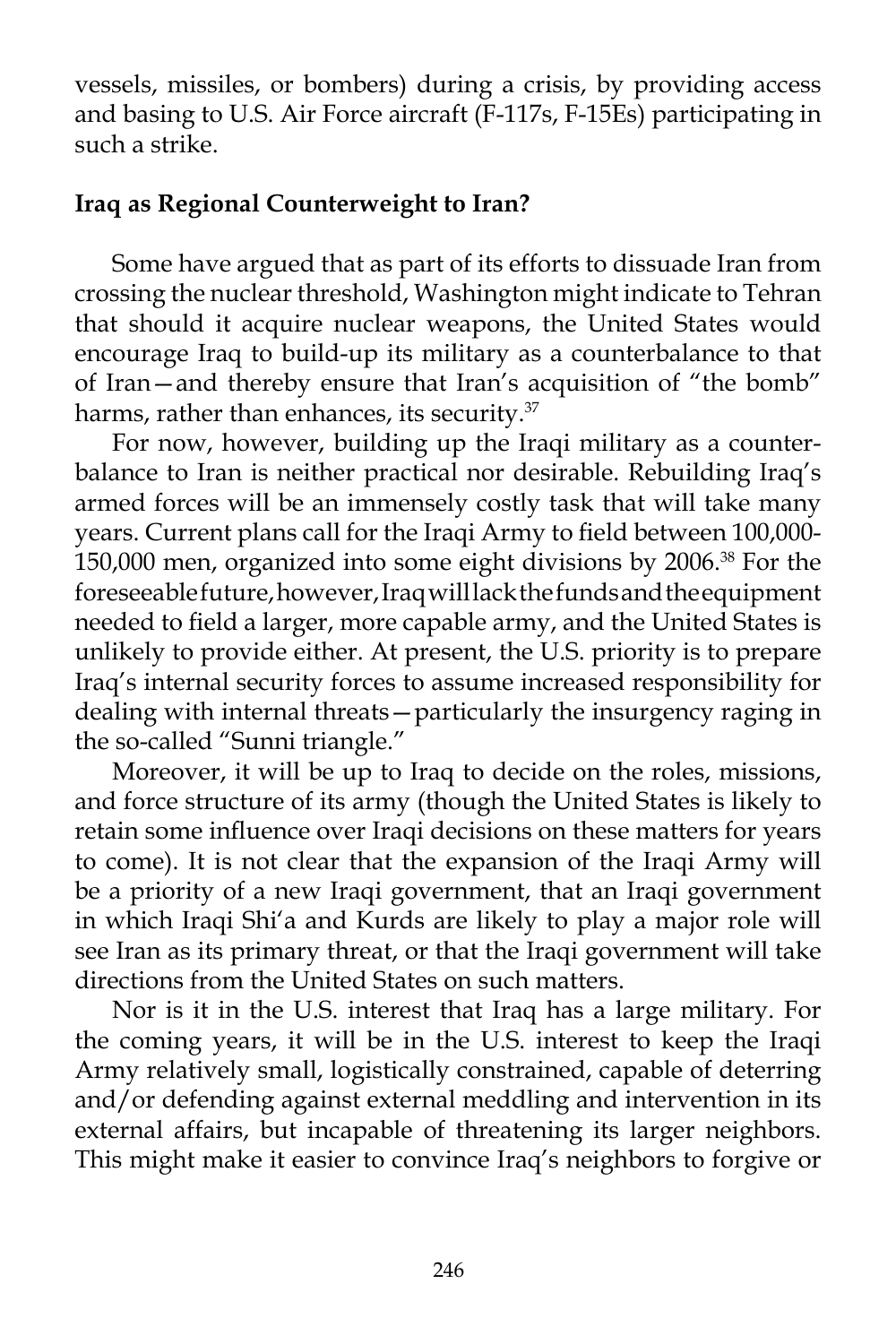defer repayment of its debt and/or reparations burden, and thereby facilitate Iraq's political and economic integration into the region. Finally, it is in the U.S. interest that the Iraqi Army remains small, should efforts to create a stable, democratic Iraq fail, and the country reverts to authoritarian rule and an aggressive posture vis-à-vis its neighbors.

 To ensure that a post-Saddam Iraq does not eventually resurrect its WMD programs to counter Iran's own WMD, it would be desirable for the United States to include Iraq in CDI and associated efforts to enhance regional defenses against missiles and WMD, and to provide security guarantees that it will come to Iraq's assistance in the event of Iranian meddling or intervention (should such guarantees be sought from the United States).

## **Reassure Allies by Enhancing Local Capabilities for Conventional Defense and Deterrence.**

 The United States will want to ensure that regional friends and allies do not respond to an Iranian nuclear breakout by either accommodating Tehran, or acquiring WMD of their own (Saudi Arabia might try to purchase nuclear weapons, while some of the smaller GCC states might leverage their extensive petrochemical industries to create a modest chemical warfare capability).

 To avoid such an outcome, the United States should underscore that nuclear weapons will not stop it from meeting its security commitments to friends and allies in the region, or from retaliating for WMD use against U.S. and allied personnel. Continued U.S. efforts to enhance the ability of CDI participants to defend against and/or mitigate the impact of a WMD incident will be the most tangible expression of this commitment. Such activities should, moreover, be complemented by efforts to enhance the ability of local allies to deal with Iranian subversion, terror, and sea denial capabilities in the Gulf—activities that might someday be conducted under the cover of a nuclear umbrella. However, such capabilities may not be enough to reassure some allies.

 The United States should therefore consider helping those allies that feel most threatened by an Iranian "bomb" and that desire to do something about it, to develop a credible independent conventional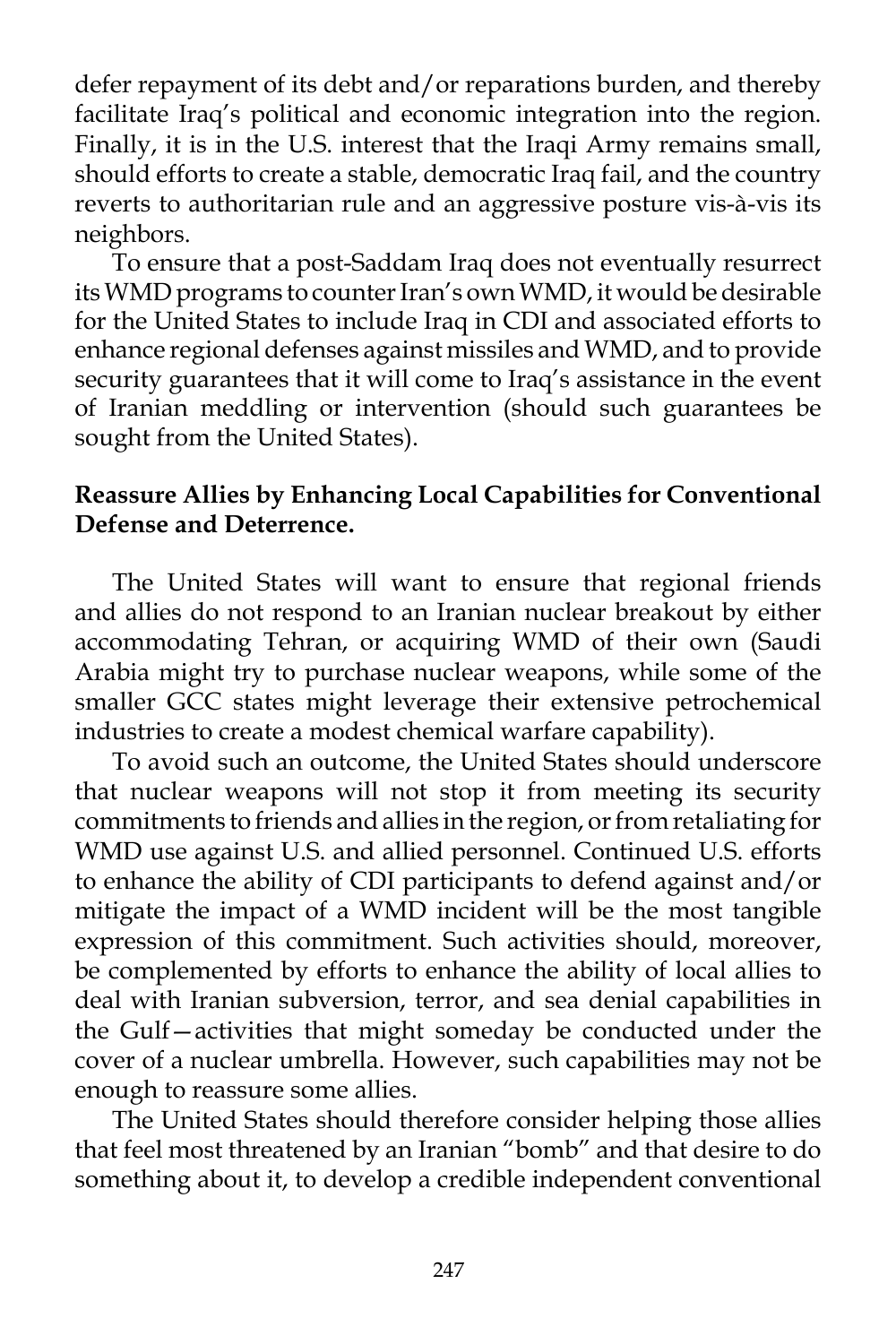deterrent in order to build confidence in their ability to stand up to Iranian intimidation, and to discourage them from acquiring WMD in response to Iran's acquisition of the bomb.

 The United States can do this by helping select Gulf allies enhance their naval special warfare and aerial precision-strike capabilities (capabilities that some are already developing) so that if Iran were ever to threaten their ability to produce and export oil, they could threaten to respond in kind by attacking Iranian oil production and export facilities, interrupting Iranian port operations, and interdicting Iran's sea lines of communication. Emphasis should be placed on helping these countries develop relatively short-range precision strike capabilities so that they can hit high-value Iranian targets in the vicinity of the Gulf, but not much beyond that. This is because the most important Iranian economic targets are in the Gulf region, and because the ability to attack leadership or other targets in and around Tehran is of dubious strategic value. And by focusing on only shortrange strike capabilities, the United States can ensure that its efforts to build up Arab capabilities in the Gulf do not compromise U.S. efforts to preserve Israel's "qualitative edge." Finally, U.S. assistance in creating such capabilities should be explicitly conditioned on a commitment by these states to eschew the development or acquisition of WMD, and to dramatically clamp down on the smuggling of special materials and dual-use technologies for the WMD programs of third countries (such as Iran) through their territories. This, in particular, is a problem for Dubai in the UAE.39

 Admittedly, this is a potentially risky course of action, and it is not altogether clear that enhancing the ability of allies to disrupt the flow of Iranian oil from the region is desirable, or is an acceptable tradeoff for a halt to, or more likely a slowdown in the proliferation of WMD in the Gulf region. For this reason, continued high-level U.S. engagement with its allies will be essential, in order to keep tensions among the GCC states in check, and to restrain them in times of crisis, so that they do not use these capabilities against each other, or Iran, except *in extremis*.

 Such efforts should, whenever possible, leverage assets and weapons currently in the inventories of these countries to avoid the appearance that the United States is stoking a regional arms race, to avert tensions among GCC states (who may fear that such capabilities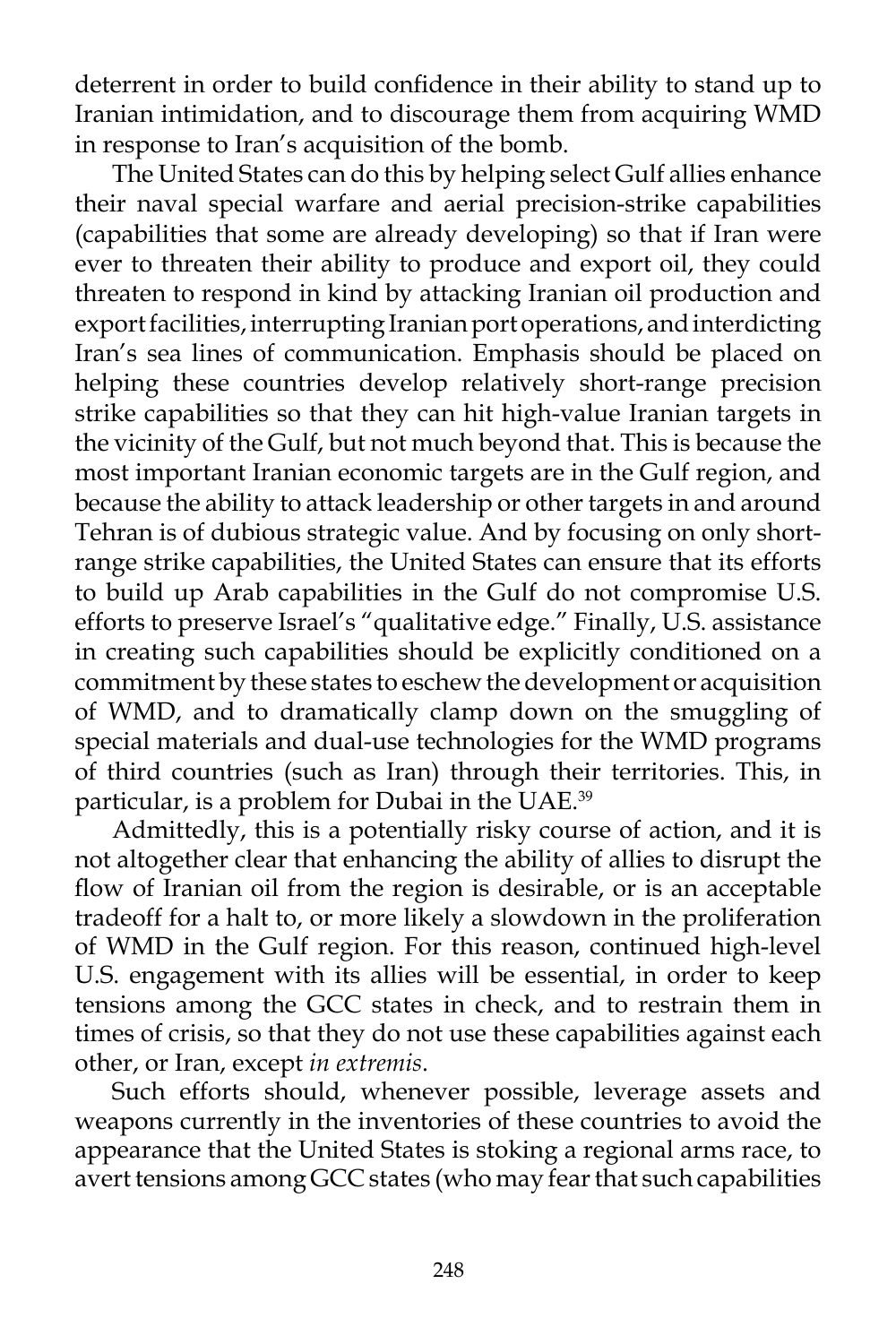will more likely be used against their fellow GCC members, rather than Iran), and to avoid provoking Iran. Emphasis should be put on qualitative, over quantitative enhancements, and the creation of small, highly capable units that will constitute the mainstay of regional efforts to deter a nuclear Iran. Most of the smaller countries in the region simply lack the manpower to create large, highly capable forces anyhow. This approach is appropriate, considering their resource base and needs.

 This is not an unrealistic goal; several Arab militaries have succeeded in creating small elite units or organizations that performed well in combat, even if the performance of their sister services left much to be desired. Examples of such units or organizations include the special forces of Syria and Jordan, the Republican Guard of Iraq, and Iraq's F-1 and Saudi Arabia's F-15 fighter squadrons.<sup>40</sup> There are already signs that some of the GCC states may be heading down this path: the UAE's interest in commercial satellite imagery, computerized mission planning support software, advanced simulators, and its efforts to build a potent conventional strike capability around its force of advanced precision munition-equipped *Mirage 2000-9*s (30) and F-16 *Block 60*s (80), show what even a small state can do in this regard.<sup>41</sup>

## **CONCLUSIONS**

 Efforts to deter and contain a nuclear Iran would likely encounter significant challenges. The nature of the Islamic Republic, regional politics, and Iran's involvement in terrorism make establishing a stable deterrent relationship with a nuclear Iran risky and uncertain. The experience of the United States and the Soviet Union during the Cold War, and of India and Pakistan since then, demonstrate that both preventive diplomacy and luck may be necessary to avert some kind of nuclear crisis involving Israel or the United States on the one hand, and Iran on the other hand, should Iran become a nuclear power in the coming years. Managing the instability and uncertainty created by a nuclear Iran is likely to pose major challenges for U.S. policymakers.

 Iran may likewise emerge as the driving force behind efforts to create a new regional security architecture in the Persian Gulf and southwest Asia. While it is in the long-term U.S. interest to create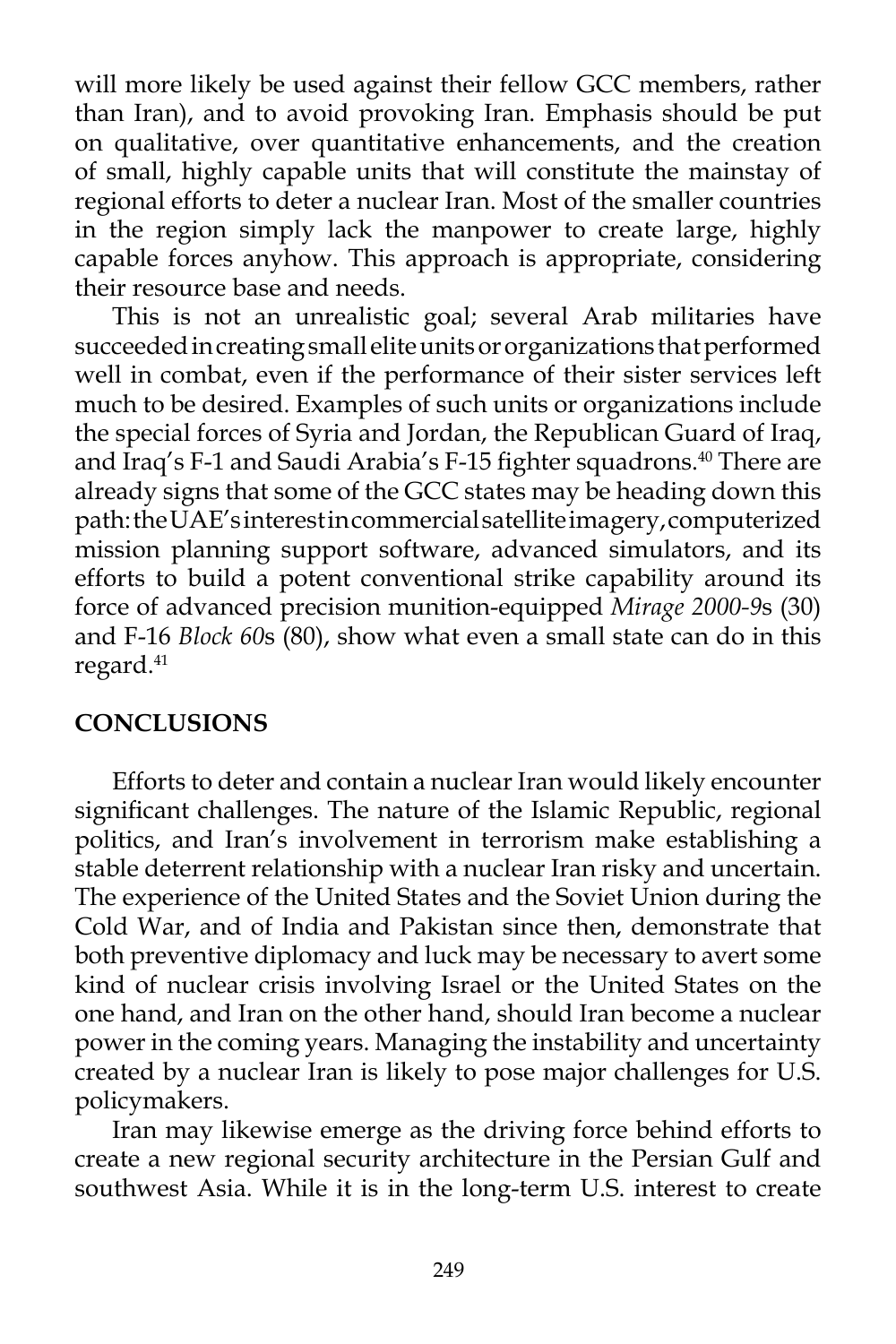a free-standing balance of power in the Gulf that obviates the need for a permanent forward U.S. presence, for the foreseeable future, the stabilization of Iraq, the Global War on Terrorism, and ongoing efforts to counter the nuclear ambitions of Iran will draw the United States deeper into the affairs of the region. Enhancing the military capabilities of regional allies threatened by Iran, deepening bilateral cooperation with these countries, and encouraging multilateral cooperation in the areas of air- and missile-defense and beyond may be the best way to lay the basis for regional collective security. For the near term, however, the United States will remain the "indispensable nation" when it comes to formulating a response to the possible emergence of a nuclear Iran, and to achieving security and stability in a proliferated region.

## **ENDNOTES - CHAPTER 10**

 1. For the most comprehensive and up-to-date account of what is known about Iran's nuclear program, see Report by the Director General to the IAEA Board of Governors, *Implementation of the NPT Safeguards Agreement in the Islamic Republic of Iran*, GOV/2005/67, September 2, 2005.

 2. For instance, David Albright and Corey Hinderstein, "Iran: Countdown to Showdown," *Bulletin of the Atomic Scientists*, November/December 2004, pp. 67- 72.

 3. For instance, Victor Gilinsky, Marvin Miller, and Harmon Hubbard, "A Fresh Examination of the Proliferation Dangers of Light Water Reactors," The Nonproliferation Policy Education Center, October 22, 2004, at *http://www.npecweb.org/projects/NPECLWRREPORTFINALII10-22-2004.pdf*.

 4. According to public Israeli intelligence estimates, Iran could have a nuclear weapon as early as 2008, but more likely by 2012. Orly Halpern, "Iranian Nukes: New Estimates for the Bomb," *The Jerusalem Post*, August 1, 2005, p. 3. Likewise, in a recently completed National Intelligence Estimate, the U.S. intelligence community reportedly concluded that Iran could have a nuclear weapon by "early to mid-next decade." Dafna Linzer, "Iran is Judged 10 Years from Nuclear Bomb," *The Washington Post*, August 2, 2005, p. A1; and Steven R. Weisman and Douglas Jehl, "Estimate Revised on When Iran Could Make Nuclear Bomb," *The New York Times*, August 3, 2005, p. A8. See also, Vice Admiral Lowell E. Jacoby, U.S. Navy, Director, Defense Intelligence Agency, Statement for the Record, Senate Select Committee on Intelligence, February 16, 2005, at *http://www.dia.mil/Public/ Testimonies/DIA\_DR\_WWT\_20050216U.pdf*.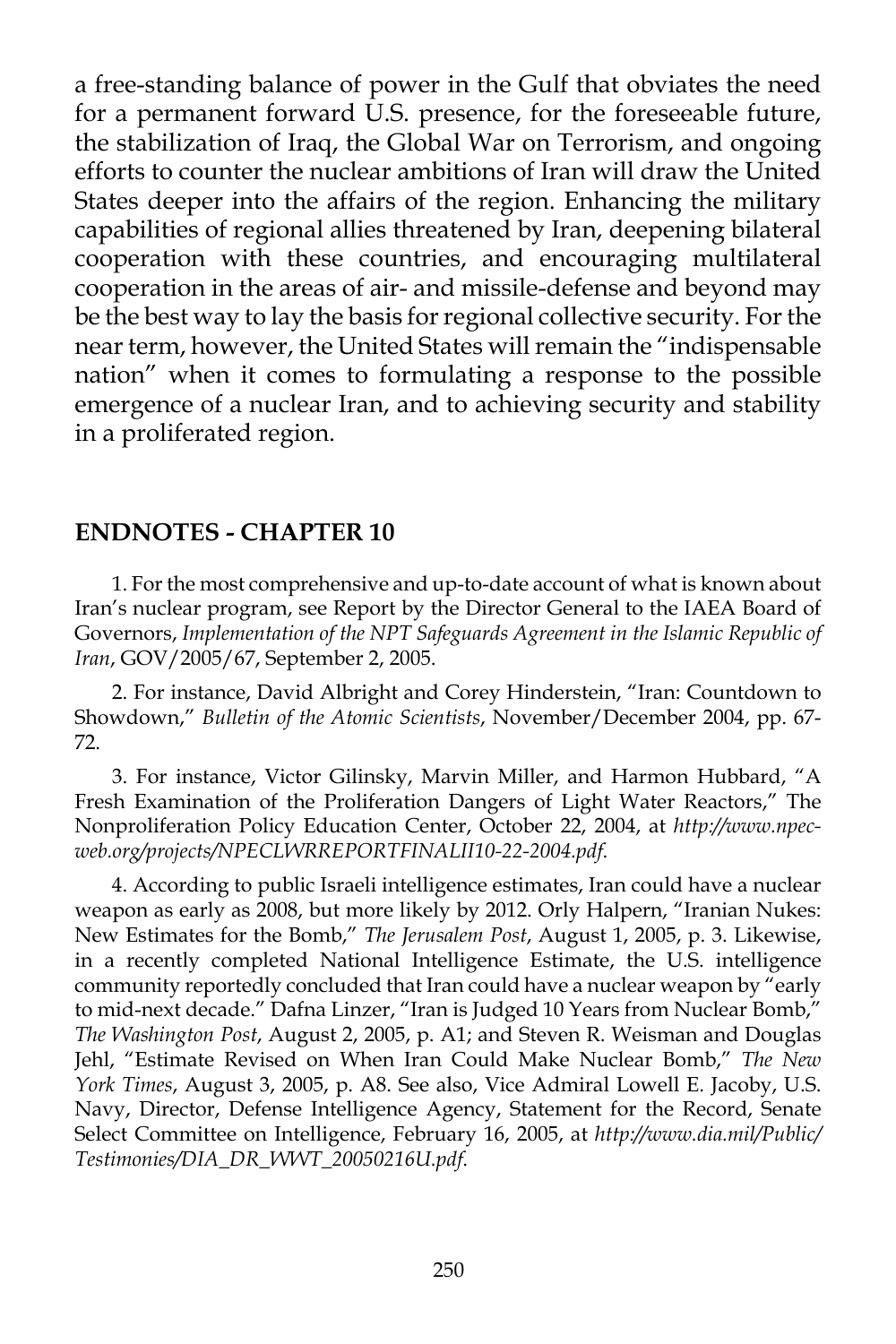5. Parts of this section are based on Michael Eisenstadt, "Living with a Nuclear Iran?" *Survival*, Vol. 41, No. 3, Autumn 1999, pp. 124-148; and Michael Eisenstadt, "Delay, Deter and Contain, Roll Back: Toward a Strategy for Dealing with Iran's Nuclear Ambitions," in Geoffrey Kemp, ed., *Iran's Bomb: American and Iranian Perspectives*, Washington, DC: The Nixon Center, 2004, pp. 13-31.

 6. *Ettela'at*, September 24, 1995, p. 3, in *Foreign Broadcast Information System* (FBIS)-NES, October 3, 1995, p. 75. See also the quote of 'Ali Akbar Hashemi Rafsanjani cited in endnote 15.

 7. Interview with Defense Minister Admiral 'Ali Shamkhani on Tehran IRIB Television Second Program, July 30, 1998, translated in FBIS-NES-98-217, August 5, 1998.

 8. Shaul Bakhash, *The Reign of the Ayatollahs: Iran and the Islamic Revolution*, New York: Basic Books, 1990, p. 273.

 9. David Menashri, *Revolution at a Crossroads: Iran's Domestic Politics and Regional Ambitions*, Washington, DC: The Washington Institute for Near East Policy, 1997, p. 8. Former President 'Ali Akbar Hashemi-Rafsanjani recently reaffirmed the enduring relevance of Khomeini's dispensation allowing for the violation of religious duties when they conflicted with *raison d'etat*, in an interview in which he stated that "to put the country in jeopardy on the ground that we are acting on an Islamic basis is not at all Islamic." IRNA, April 12, 2003, at *http://www. irna.ir/en/tnews/030413151207.etn02.shtml*.

 10. The fact that Iranian decisionmaking on critical policy issues has, during the past decade and a half, generally been based on *raison d'etat* and the national interest—and not religious doctrine or ideology, has interesting implications for Tehran's claim that Islam prevents it from acquiring or using nuclear weapons.

 11. For more on this new generation of politicians, see Bill Samii, "Iran: A New Generation and the Drift to the Right," Radio Free Europe/Radio Liberty, June 21, 2005, at *http://www.rferl.org/featuresarticle/2005/6/6840A374-8025-444E-8760- 29904337784F.html*; and Patrick Clawson, "Next Generation," *New Republic Online*, June 30, 2005, at *http://www.washingtoninstitute.org/templateC06.php?CID=845*.

 12. See the comments by Special Presidential Envoy to Afghanistan Zalmay Khalilzad to The Washington Institute for Near East Policy, August 2, 2002, at *http://www.washingtoninstitute.org/templateC07.php?CID=168*.

 13. Toby Harnden, "Iran 'Supplies Infra-Red Bombs' that Kill British Troops in Iraq," *Sunday Telegraph*, London, August 21, 2005, p. 27; Bill Gertz, "Rumsfeld Says Iran is Arming Iraqi Insurgents," *Washington Times*, August 20, 2005, p. A4; Eric Schmitt, "Some Bombs Used in Iraq are Made in Iran, U.S. Says," *The New York Times*, August 6, 2005, p. A5; Patrick Bishop, "U.S. Troops Killed as Bremer Accuses Iran," *The Telegraph*, September 19, 2003, at *http://www.telegraph.co.uk/ news/main.jhtml?xml=/news/2003/09/19/wirq19.xml.*

 14. Vali Nasr and Ali Gheissari, "Foxes in Iran's Henhouse," *The New York Times*, December 13, 2004, p. A27; Marc Champion, "Iran, Flush with Oil Cash, Seems to Cool to Foreign Investments," *Wall Street Journal*, February 8, 2005, p. 1.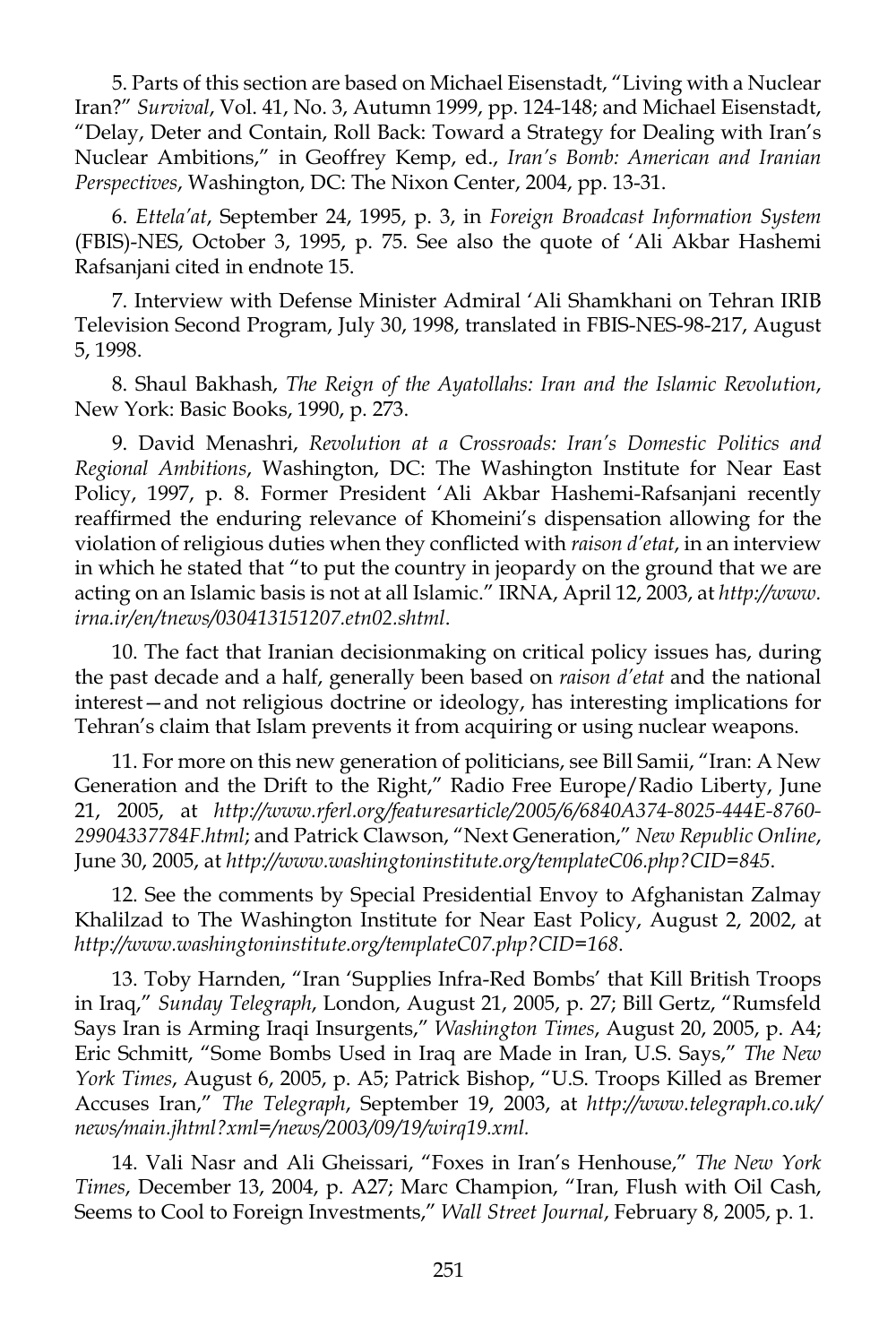15. Rafsanjani, as quoted by *Voice of the Islamic Republic of Iran*, December 14, 2001, and translated by BBC Worldwide Monitoring, December 15, 2001.

 16. See Paula A. DeSutter, *Denial and Jeopardy: Deterring Iranian Use of NBC Weapons*, Washington, DC: National Defense University Press, 1997.

 17. Iran reportedly test-launched a short-range ballistic missile from a barge in the Caspian Sea in early 1998. Basing short-range ballistic missiles on merchant ships could allow Iran to hit targets currently out of missile range (such as the United States) while maintaining deniability, since a merchant vessel launch platform might be able to disappear into the great expanses of the open seas after launch and thereby escape detection. See K. Scott McMahon, "Ship-Based Missiles Surface as Potential Terror Weapon," *Defense News*, March 15, 1999, p. 27.

 18. For more on "suitcase nukes," see David Smigielski, "A Review of the Suitcase Nuclear Bomb Controversy," *RANSAC Policy Update*, September 2003, at *http://www.ransac.org/Documents/suitcasenukes090103.pdf*.

 19. By contrast, in Hafez al-Asad's Syria and Saddam Hussein's Iraq, absolute power was concentrated in the hands of the President making decapitation (e.g., as attempted at the outset of Operation IRAQI FREEDOM) a viable strategy—at least in theory.

 20. Thus, the half-dozen top members of Iran's ruling elite hail from different towns and cities from around the country: Supreme Leader 'Ali Khamene'i is from Mashhad in Khorasan province; Expediency Committee head 'Ali Akbar Hashemi Rafsanjani is from Bahraman, near Rafsanjan in Kerman province; President Mahmud Ahmadinejad is from Garmsar in Markazi province; Defense Minister Mostafa Mohammad Najjar is from Tehran, which is in Tehran province; while Minister of Intelligence Qolam Hossein Mohseni-Ejei was born in Ejei in Esfahan province. By contrast, in Hafez al-Asad's Syria and Saddam Hussein's Iraq, a disproportionate number of senior officials came from the president's home village or its environs (Qardaha in Latiqiyah governorate, and Tikrit in Salahuddin governorate, respectively), making it possible, at least in theory, to target the family and tribal networks that underpinned the power structures of these regimes.

 21. *Off Target: The Conduct of the War and Civilian Casualties in Iraq*, Washington, DC: Human Rights Watch, 2003, pp. 22-23.

 22. Jahangir Amuzegar, "Iran's Underground Economy," *Middle East Economic Survey* (MEES), Vol. XLVI, No. 36, September 8, 2003, at *http://66.34.243.131/iran/ html/article1161.html*. For more on the corruption of many senior clerics and the resentment this has engendered, see Paul Klebnikov, "Millionaire Mullahs," *Forbes*, July 21, 2003, at *http://www.forbes.com/global/2003/0721/024.html*.

 23. During Operation ALLIED FORCE (March-June 1999), NATO airpower engaged in "crony targeting"—bombing the financial assets (factories in particular) of cronies of Yugoslav President Slobodan Milosevic—in order to generate pressure on him to accept NATO's terms for an end to the bombing. It remains unclear what impact the bombing had on the war's outcome, although it seems that it was not of decisive importance. For assessments of "crony targeting" during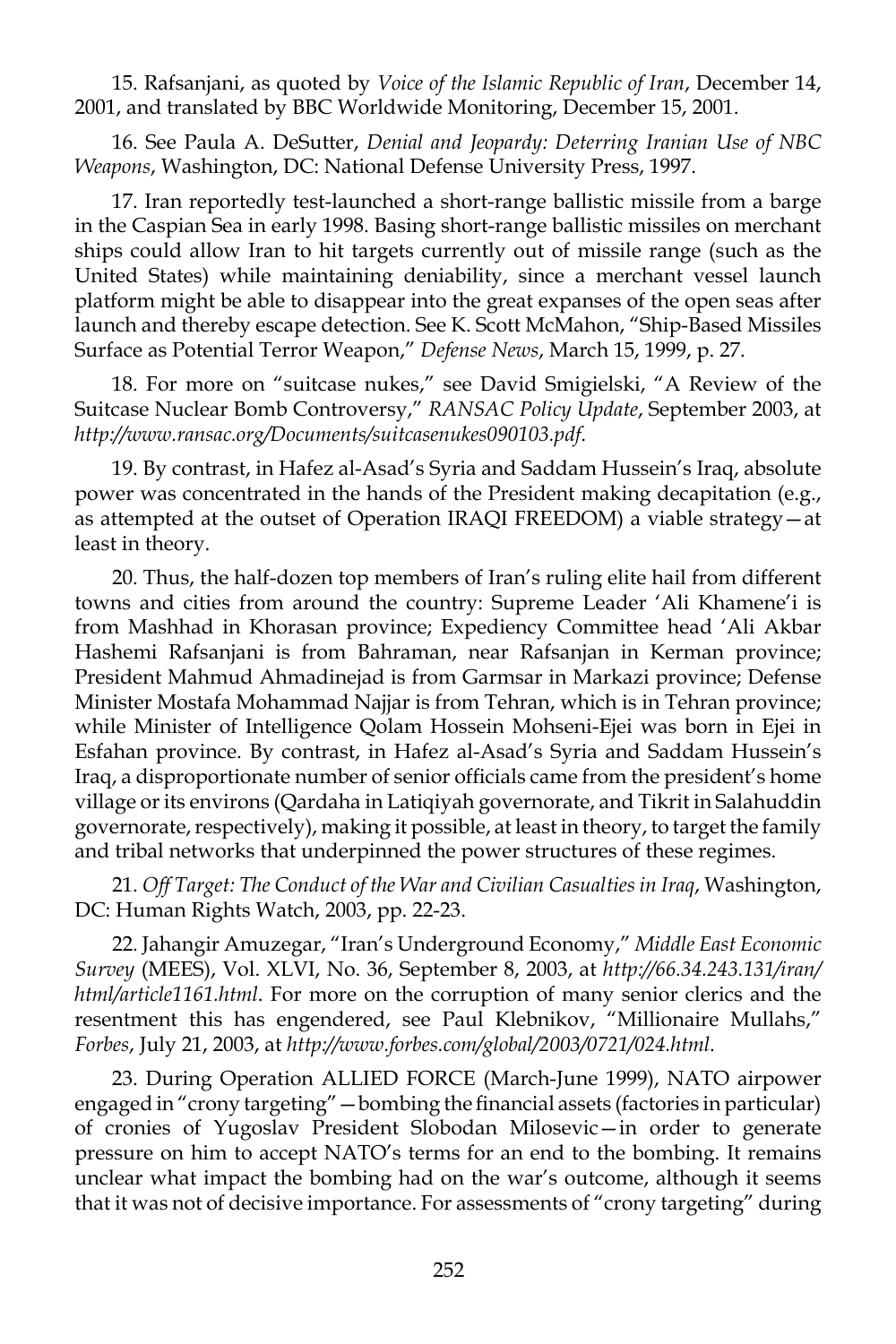Operation ALLIED FORCE, see Stephen T. Hosmer, *The Conflict Over Kosovo: Why Milosevic Decided to Settle When He Did*, RAND Publication MR-1351-AF, 2001, pp. 73-76; Benjamin S. Lambeth, *NATO's Air War for Kosovo: A Strategic and Operational Assessment*, RAND Publication MR-1365-AF, 2001, pp. 71-72.

 24. For more on Iran's oil industry, see U.S. Department of Energy, "Iran Country Analysis Brief," November 2003, at *http://www.eia.doe.gov/emeu/cabs/iran. html*. For information on Iran's commercial ports, see Farjam Behnam, Karan Behrooz, and Dr. Farhad Shahabi, eds., *Iran Almanac 2003*, Tehran, at *http://www. iranalmanac.com*, 2003, pp. 372-373.

 25. Anthony H. Cordesman and Abraham R. Wagner, *The Lessons of Modern War: The Iran-Iraq War*, Boulder, CO: Westview Press, 1990, pp. 485-489.

 26. Iran might initially remain silent to avoid censure for violating its nonproliferation treaty obligations, or to avoid compromising ongoing clandestine efforts to procure fissile material or nuclear technology from abroad. In the longrun, however, Iran's leadership might eventually be tempted to test a nuclear weapon, to demonstrate its nuclear capabilities to its domestic supporters and adversaries, and to the world.

 27. For more on post-Saddam security architectures for the Gulf, see James A. Russell, "Searching for a Post-Saddam Regional Security Architecture," *Middle East Review of International Affairs*, Vol. 7, No. 1, March 2003; Andrew Rathmell, Theodore Karasik, and David Gompert, "A New Persian Gulf Security System," RAND Issue Paper No. 248, 2003; Kenneth M. Pollack, "Securing the Gulf," *Foreign Affairs*, July/August 2003, pp. 2-16; and Joseph McMillan, Richard Sokolsky, and Andrew C. Winner, "Toward a New Regional Security Architecture?," *The Washington Quarterly*, Vol. 26, No. 3, pp. 161-175.

 28. Michael Knights, "Troubled Waters: U.S. Security Assistance to the Gulf States," The Washington Institute for Near East Policy, forthcoming.

 29. Admiral Vern Clark, "The U.S. Navy: Sea Power 21" *U.S. Naval Institute Proceedings*, October 2002, at *http://www.chinfo.navy.mil/navpalib/cno/proceedings. html*.

 30. For more on this, see Jason Sherman, "A Cargo Ship with a JSF Runway?" *Defense News*, March 15. 2004, pp. 1, 8; Office of the Under Secretary of Defense for Acquisition, Technology, and Logistics, *Defense Science Board Task Force on Sea Basing*, August 2003, pp. 73-77, at *http://www.acq.osd.mil/dsb/seabasing.pdf*.

 31. For more on the challenges of detecting nuclear devices or weapons, see Steve Fetter, Valery A. Frolov, Marvin Miller, Robert Mozley, Oleg F. Prilutsky, Stanislav N. Rodionov, and Roald Z. Sagdeev, "Detecting Nuclear Warheads," *Science & Global Security*, 1990, Vol. 1, pp. 225-302; Steve Fetter and Frank von Hippel, "The Black Sea Experiment: Measurements of Radiation from a Soviet Warhead," *Science & Global Security*, 1990, Vol. 1, pp. 323-327; S. T. Belyaev, V. I. Lebedev, B. A. Obinyakov, M. V. Zemlyakov, V. A. Ryazantsev, V. M. Armashov, and S. A. Voshchinin, "The Use of Helicopter-borne Neutron Detectors to Detect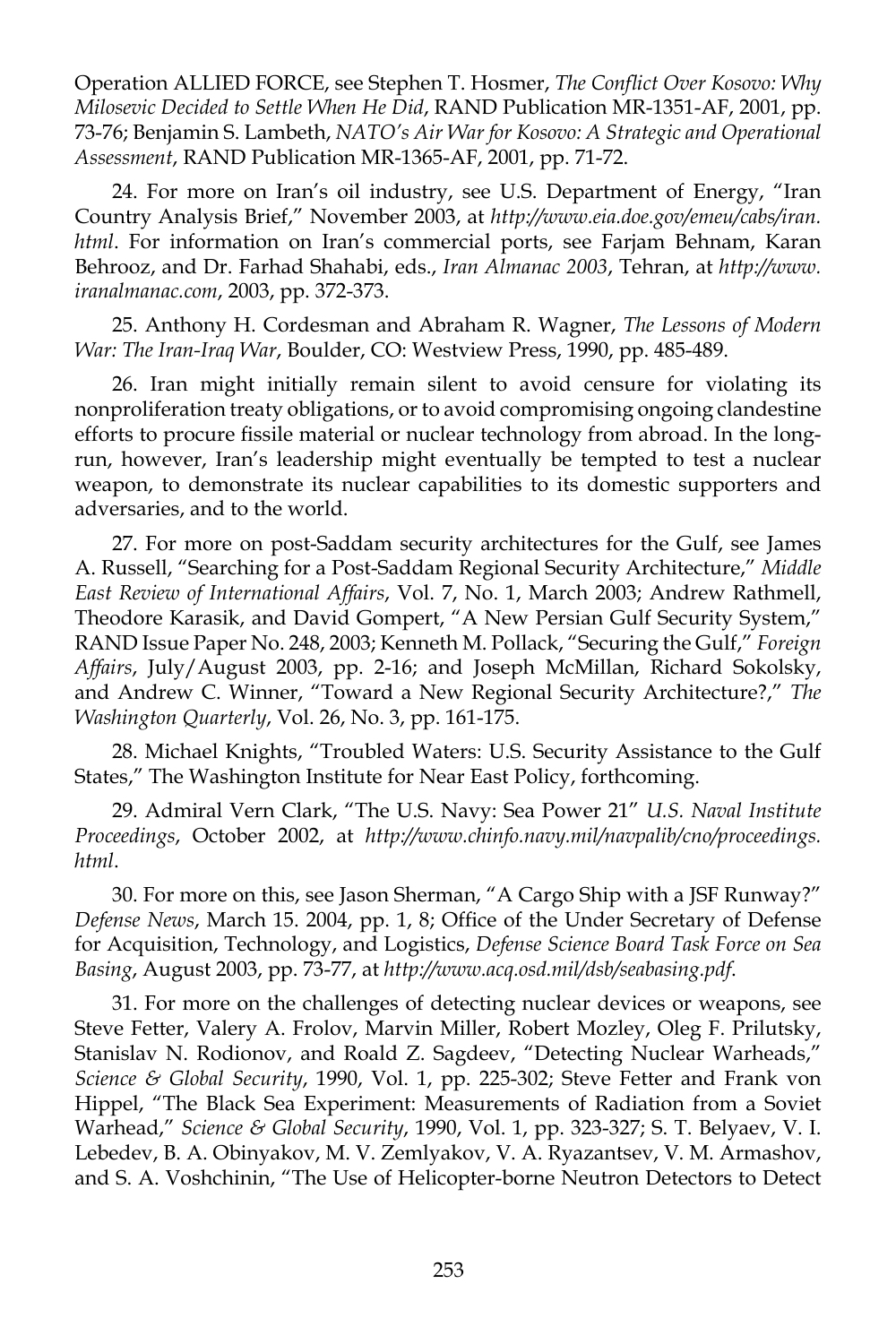Nuclear Warheads in the USSR-US Black Sea Experiment," *Science & Global Security*, 1990, Vol. 1, pp. 328-333.

 32. During the Cold War, the U.S. Navy ran a clandestine program in which yachts and pleasure craft were fitted with sensors that could detect radiation emitted by nuclear weapons aboard Soviet warships transiting the Bosphorus in Turkey. The boats, manned by foreign crews in civilian clothes, would draw alongside the Soviet warships as they passed through the strait to allow the sensors to take a reading. See Jeffrey T. Richelson, "Task Force 157: The US Navy's Secret Intelligence Service, 1966-77," *Intelligence and National Security*, Vol. 11, No. 1, January 1996, pp. 116-119. Such a capability would be useful for dealing with the possibility of the covert delivery by Iran (or other proliferators) of a nuclear device by sea. Likewise during the Cold War, U.S. agents in East Germany planted clandestine radiation monitors along railway lines leading to the Soviet Union, to verify the withdrawal of nuclear-tipped missiles from East Germany, in accordance with the Intermediate-Range Nuclear Forces (INF) treaty signed in December 1987. Milt Bearden and James Risen, *The Main Enemy: The Inside Story of the CIA's Final Showdown with the CIA*, New York: Random House, 2003, p. 387.

 33. Ed Blanche, "Gulf States Take Major Step Toward C3I Update," *Jane's Defence Weekly*, December 3, 1997, p. 5; Michael Sirak, "GCC Commissions Joint Aircraft Tracking System," *Jane's Defence Weekly*, March 7, 2001, p. 41.

 34. Beginning in September 2004, the U.S. Navy commenced the continuous deployment of an *Aegis*-equipped destroyer to the Sea of Japan, as a long-range surveillance and tracking platform capable of sharing cueing and targeting data with ground based missile defenses; in 2005, it expects to field its first ballistic missile defense capable warship, and by 2006, the Navy expects to have 15 destroyers and 3 cruisers configured to conduct ballistic missile defense operations worldwide. Christopher P. Cavas, "U.S. Ships to Begin Detect-and-Track Duties," *Defense News*, August 30, 2004, p. 14.

 35. CDI has five pillars which include: 1) shared early warning of missile strikes/C<sup>4</sup>I interoperability to permit a coordinated response to these threats; 2) active defense against theater air and missile threats; 3) passive defense against chemical and biological weapons; 4) medical countermeasures against chemical and biological weapons, and; 5) consequence management to deal with the aftermath of WMD use. For more, see *Cooperative Defense Initiative Against Weapons of Mass Destruction in Southwest Asia*, U.S. Central Command pamphlet, 2002.

 36. Richard L. Garwin, "Boost-Phase Intercept: A Better Alternative," *Arms Control Today*, September 2000, at *http://www.armscontrol.org/act/2000\_09/bpisept00. asp?print*.

 37. Patrick Clawson, in Washington Institute Special Policy Forum Report No. 743, *A View From Tehran: War and Challenges in the Post-Saddam Middle East*, April 7, 2003.

 38. John J. Lumpkin, "Buildup of Iraqi Security Forces Slowed as Policies Changed and Insurgency Grew," January 31, 2005, at *http://www.wtnh.com/Global/*